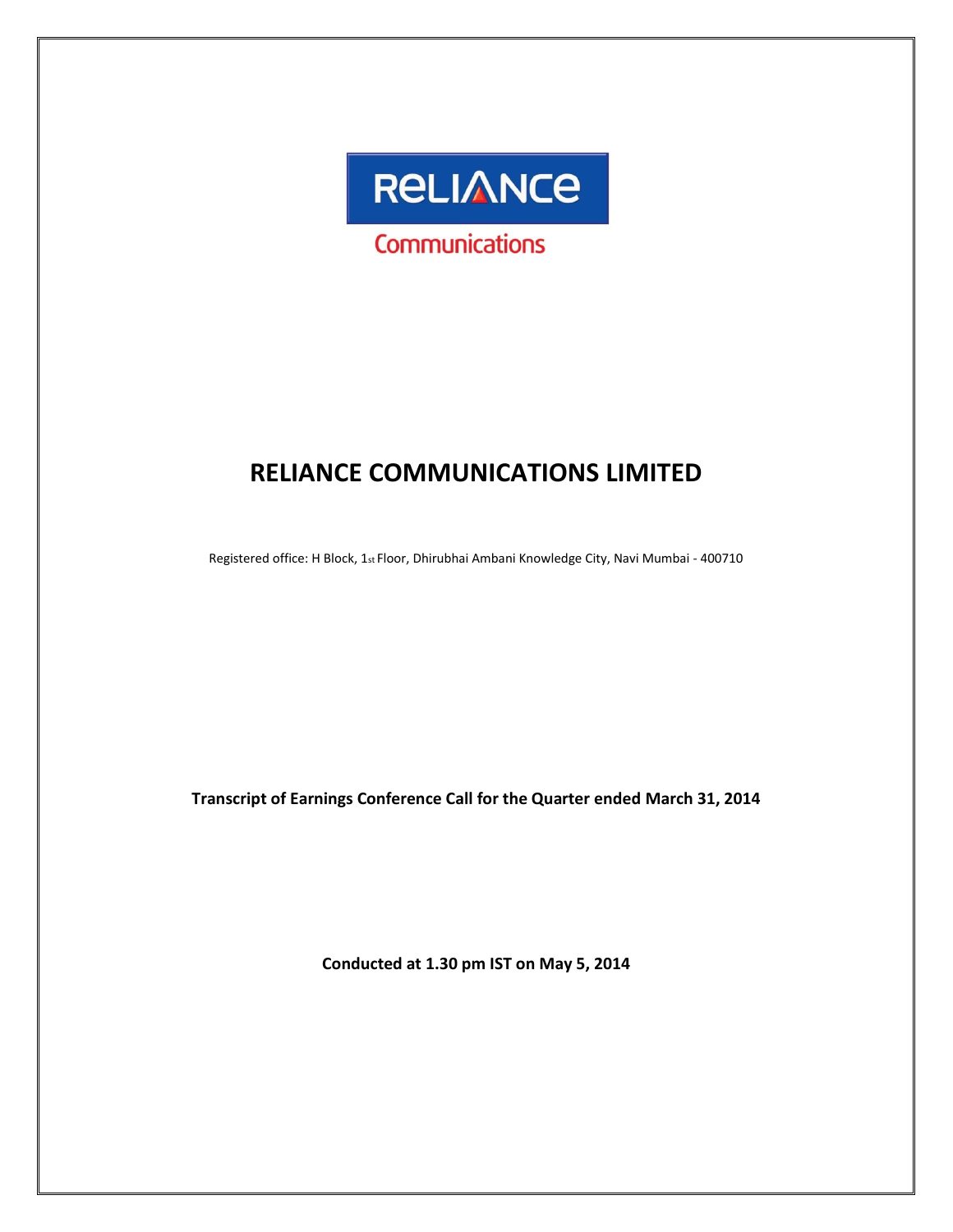# **Moderator:**

Thank you for standing by and welcome to Reliance Communications' global earnings conference call on the Reliance Audio Conferencing platform.

This is Mamta, the moderator for this conference.

At this time, all the participants are in listen-only mode. There will be a presentation followed by a question and answer session at which time if you wish to ask a question, please press \*1 on your telephone. Please be advised, this conference is being recorded today.

Today, we have the senior management team from Reliance Communications namely Mr. Vinod Sawhny, who has recently joined as RCOM CEO, Mr. Gurdeep Singh, Mr. Punit Garg, Mr. Bill Barney, Mr. Deepak Khanna, Mr. Arvind Narang and Mr. Manikantan Iyer.

The call will begin with some key observations by the management followed by a question and answer session. I must remind you that the overview and discussions today may include some forward-looking statements that must be viewed in conjunction with the risks that the company faces.

I hand over the call now to Mr. Vinod Sawhny. Thank you.

# **Vinod Sawhny:**

Thanks, Mamta. Greetings and welcome to our fourth quarter 2014 earnings conference call. I have with me the senior management team of Reliance Communications. Thank you for joining us on the call.

On Friday, May 2nd, 2014, our Board of Directors adopted the results for the fourth quarter of the financial year 2013-14 ending March 31st, 2014. The Media Statement, Quarterly Report and the Results have been uploaded on our web site and I hope you have had a chance to go through the same.

I will start with the key financial highlights for this quarter:

- **Revenue:** Total revenue for the quarter stands at Rs. 5,671 crore, up 5.0% Q-o-Q from Rs. 5,403 crore in 3Q FY'14.
- **EBIDTA:** EBIDTA for the quarter stands at Rs. 1,852 Crore, up 0.4% Q-o-Q.
- **PAT:** PAT has increased to Rs. 156 crore from Rs. 108 crore in 3Q FY14, an increase of 43.9% Q-o-Q basis.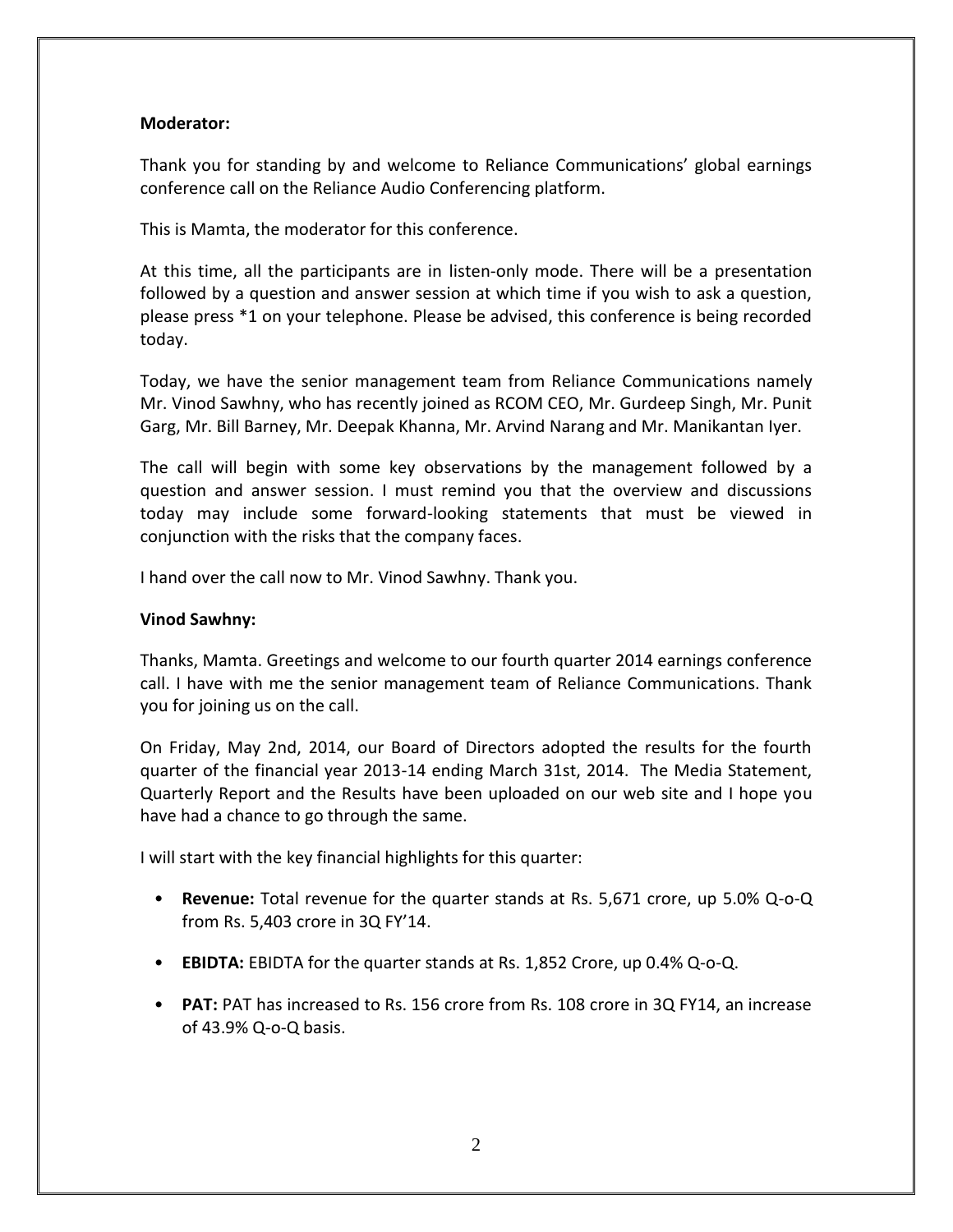- **RPM & ARPU:** RPM is stable at 43.2 and ARPU for the quarter is Rs. 128, up by 2.4% Q-o-Q basis. Over the last year, we have improved RPM by 7.2% with tariff hikes and strong focus on paid and profitable minutes.
- **Free Cash Flow:** RCOM continues to be Free Cash Flow positive in this quarter. RCOM generated EBIDTA of Rs. 1,852 crore, paid net finance charges of Rs. 907 crore and invested Rs. 467 crore on CAPEX during the quarter.

There is an increase in depreciation on account of recognition of IRU and impairment of certain assets in India Operations, but the same is offset by a net tax credit of Rs. 1,026 crore in the P&L Account.

# **Let me now share the financial and operational performance of our India Operations:**

- The fourth quarter India Operations' revenue and EBIDTA stands at Rs. 4,649 crore and Rs. 1,659 crore respectively.
- Voice ARPU has increased to Rs. 98 from Rs. 96 in 3Q FY14, an increase of 2.1% Q-o-Q. Voice RPM for the quarter stands at 33.0 paisa, marginally down by 1.5% Q-o-Q.
- We currently serve 37.4 Million wireless data customers. Our 3G customer base has grown 16.2% Q-o-Q basis and stands at 12.9 Million. 34% of mobile Internet users on the RCOM network are 3G users, enjoying high-speed data services.
- Total data usage on our network is 50,251 Million MBs, a growth of 20.5% Q-o-Q and data usage per sub is 455 MB, which remains the highest in the industry.

# **Let me now share our views on the sector:**

# **1. Regulatory clarity has emerged and is positive for future growth of the industry:**

During the year, the regulator has taken positive steps and provided clarity on most of the regulatory issues including, allotment of spectrum in future, spectrum pricing, Mergers & Acquisition guidelines and Spectrum Trading.

# **2. Pricing power back with operators:**

The open market auction has made spectrum a very expensive input for the telecom industry. The industry is also facing inflationary input cost pressure in terms of power & fuel, manpower, etc. In parallel, there is virtual consolidation in the industry, which is stabilizing the competitive intensity.

Because of these developments it is very important that pricing power comes back to the operators. The industry is expected to see RPM hardening either through firming-up of headline tariffs or by removing free and discounted minutes. The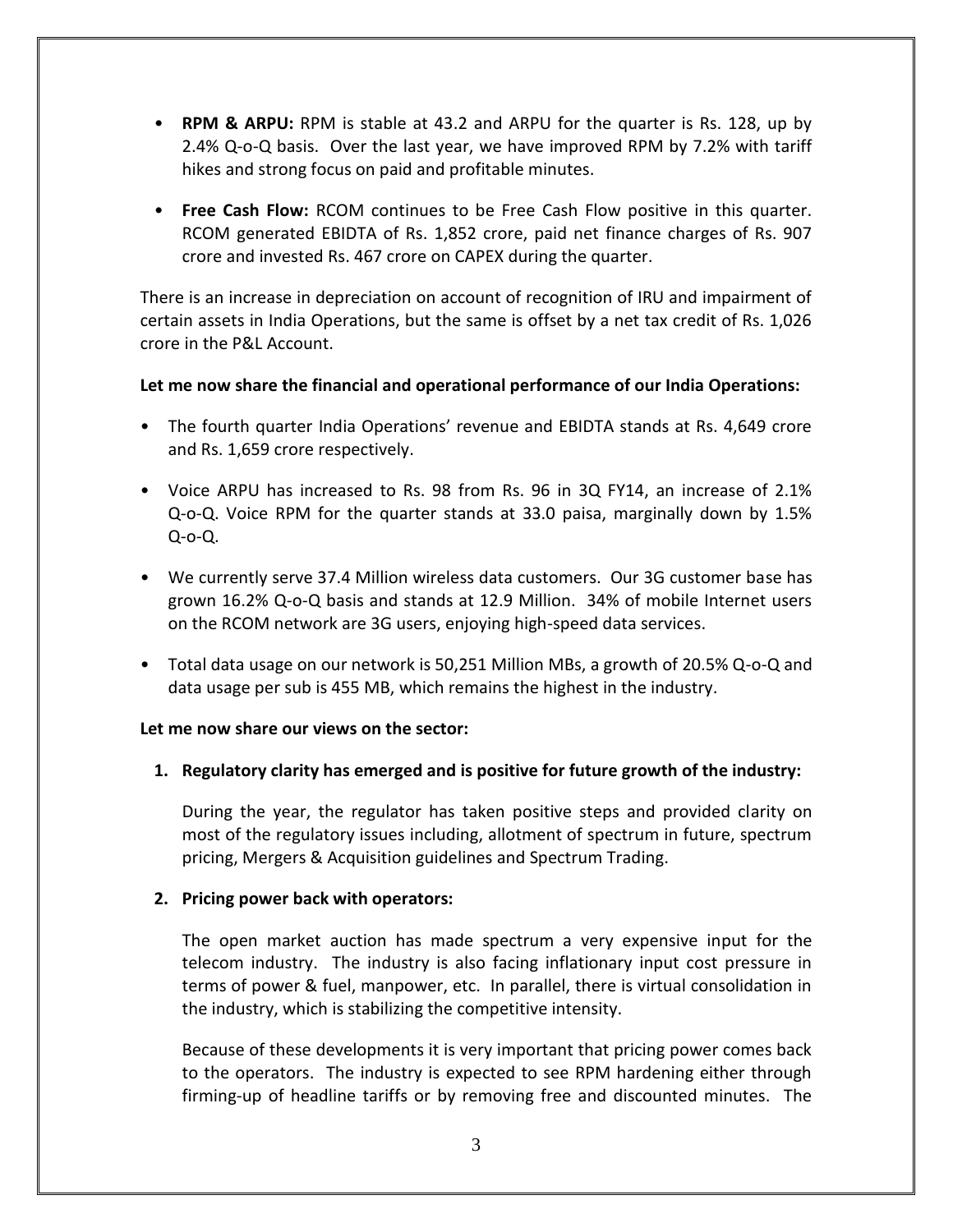industry is now focused on profitable and paid minutes. This will certainly help operators to increase their realization and improve financial performance.

# **3. Voice market still has room to grow:**

Currently, Industry has 500 – 550 Mn. unique users after accounting for dual SIM holders. With VLR penetration of 86.4% and rural India penetration at 40%, the industry can add approximately 200 Mn new subscribers.

# **4. Data is going to be the next growth driver:**

The hardening of RPMs will be further supported by increasing contribution from data revenue. India currently has 220 Mn wireless data users and only 43.2 Mn wireless broadband users, with a penetration of less than 25% for 2G data and just 5% for wireless broadband. This shows that data has the potential to grow exponentially in the coming years.

Industry estimates indicate that data revenues to grow from Rs. 12,000 Crore/Annum to Rs. 36,000 Crore/Annum by FY 2016, with an estimated CAGR of 85%.

# **I will now share the key initiatives in Indian Operations:**

# **1. Proactively improve realized rates:**

RCOM is taking proactive steps in improving the realized rate per minute. We were the first operator to increase the headline tariffs and initiated the process of removal of free and promotional minutes. Very recently, in another pragmatic step, we further increased tariffs up to 20 per cent for pre-paid customers across the country.

This is to ensure that we maintain profitability under the current high spectrum cost framework and also to offset other inflationary costs pressures. We expect RPMs to improve over the next few quarters and this will positively impact our performance.

# **2. GSM + Data "Growth Engine":**

RCOM's GSM + Data business continue to be the growth engine for India operations. It has been growing mark to market or outperforming the market. We expect the contribution from GSM + Data to settle around 80% in next 18-24 months from current level of 72% of Wireless Revenue.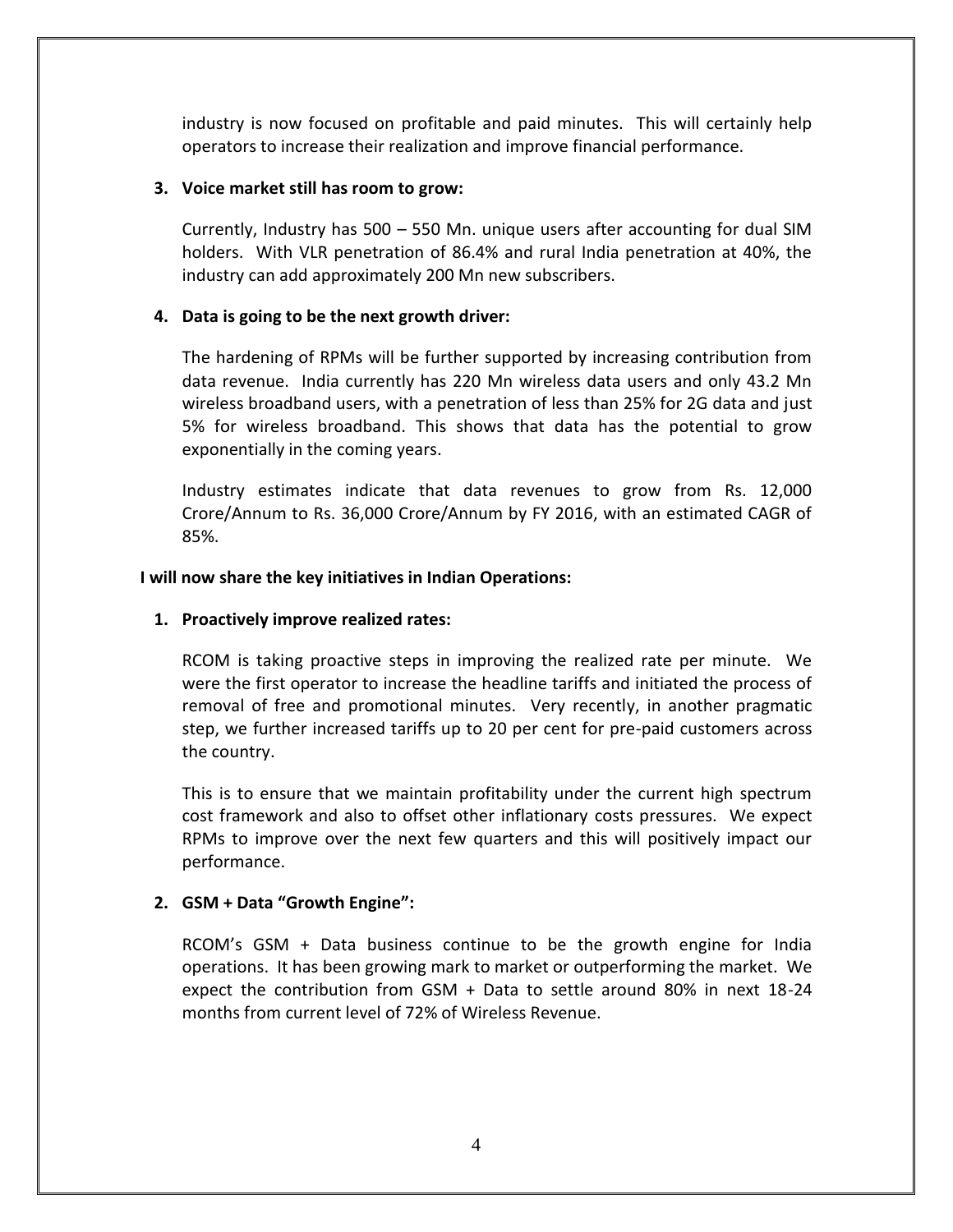# **3. Rejuvenate CDMA business:**

I would like to share a few big ticket initiatives we have taken to revitalize growth and combat the headwinds we were facing in the last few quarters:

- a) introduction of GSM + CDMA smart-phones in the market
- b) dedicated CDMA team within mobility business and
- c) up gradation of EVDO network to Rev B in non-3G circles.

CDMA shall add to growth of RCOM on the back of improved universal chipset and handset ecosystem.

# **4. Acquire disproportionate share of "Smartphones" on our network:**

We are taking multiple initiatives to increase the data penetration by making data plans more affordable, offering bundled product & services and entering into exclusive tie-ups with social networking sites.

RCOM started a true internet revolution by offering 3G speeds @ 2G rates for Smartphone and Tablet users, to upgrade them to 3G experience. In addition, we have launched "Zero Plan" as a category, with tie-ups with some marquee brands including Apple, HTC and Nokia.

These initiatives will increase the acquisition of high value post-paid smartphone users to RCOM customer base and continue to consolidate our position as India's leading data services provider.

# **5. "Capex Lite" expansion:**

We continue to follow our "Smart Capex" strategy by entering into 2G GSM ICR agreements with multiple operators in order to expand our network significantly.

By end of 4Q FY'14, we have added 10,000 sites under these ICR agreements to enhance coverage and improve the quality of service. These ICR arrangements, which are based on "Pay as you use" model having tenure of about 24 months, will help us to accrue revenue without investments. Once we build sufficient traffic on the site, we can convert "Bridge ICR" to our own network by either incurring capex or using reciprocal arrangement with R Jio to have access to their sites.

This will improve our time to market with minimal capital investment and result in higher operational efficiency, improved cash flows and most importantly it would benefit the customer as it will allow you to go where the demand is at a cost which is affordable.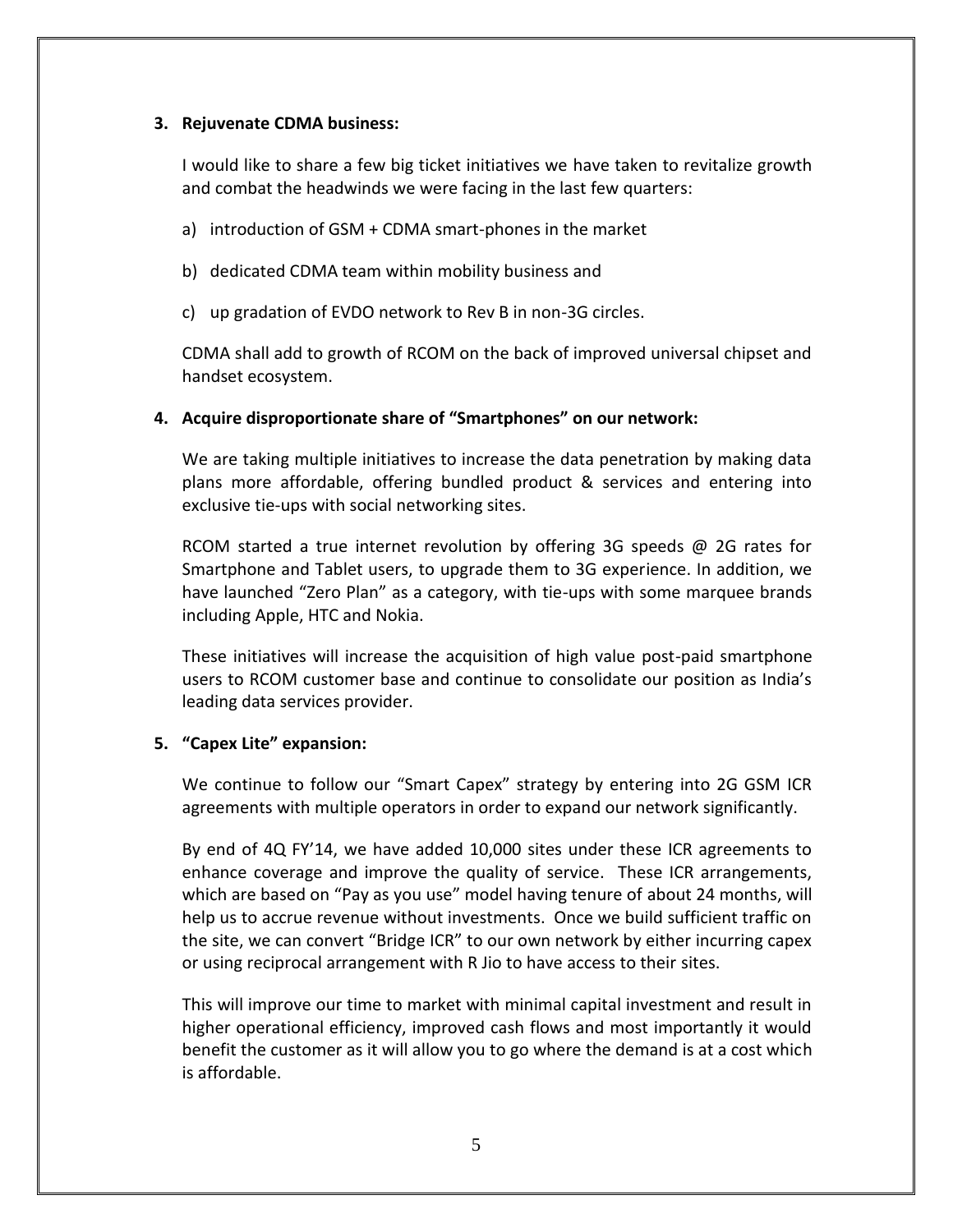# **6. No significant regulatory payout:**

For RCOM, the spectrum renewal for most of the circles is approximately 8 years away except for few "C" circles. RCOM has low payout on regulatory front and all incremental revenue growth is likely to be value accretive to RCOM.

# **7. Infrastructure sharing with Reliance Jio:**

In line with our focus on asset monetization and to avoid duplication of infrastructure, RCOM has entered into a strategic partnership and comprehensive framework of business co-operation with Reliance Jio Infocomm. It is still early days but we are confident to benefit from monetization of our assets on ground. Under this framework, we have now signed three agreements with Reliance Jio; (1) An inter-city optic fiber sharing agreement in April 2013, (2) A nationwide telecom towers infrastructure sharing agreement in August 2013 and (3) Very recently, RCOM extended this framework by signing a Master Services Agreement with Reliance Jio for sharing of RCOM's extensive intra-city optic fiber infrastructure. Reliance Jio will utilize RCOM's nationwide intra-city fiber network for accelerated roll-out of its 4G services across the country.

The deliveries of towers and fiber infrastructure are progressing well. We have already delivered around 30,000 towers and we believe that we shall be able to deliver most of the required infrastructure in next 3 – 4 months.

Collectively these moves further strengthened the business and improved our competitive position in key areas of growth. Underlining these strategic imperatives has been consistently strong operational and financial performance driven by firm execution and a disciplined focus on meeting our financial objectives.

# **Now, let me share developments in Global Operations.**

The fourth quarter Global Operations' revenue and EBIDTA stands at Rs. 1,261 crore and Rs. 193 crore respectively.

During Q4, we re-engineered our global operations to focus squarely on the infrastructure sectors that are the core of all customers Cloud deployments. The launch of our new "go to market" capabilities establishes a new era for the company as we are now shifting from a traditional connectivity/infrastructure play to uniquely utilizing our subsea cable network, data center and managed services capabilities to create a uniquely integrated cloud ecosystem. As Global Cloud Xchange, we have operationally merged our 3 key global assets Flag, Vanco and Yipes into one company

As we survey the near horizon of this new technology era -- it is evident that innovation will continue in the software layer and big data will get even bigger. As business requirements become more sophisticated, our focus will be on further integrating our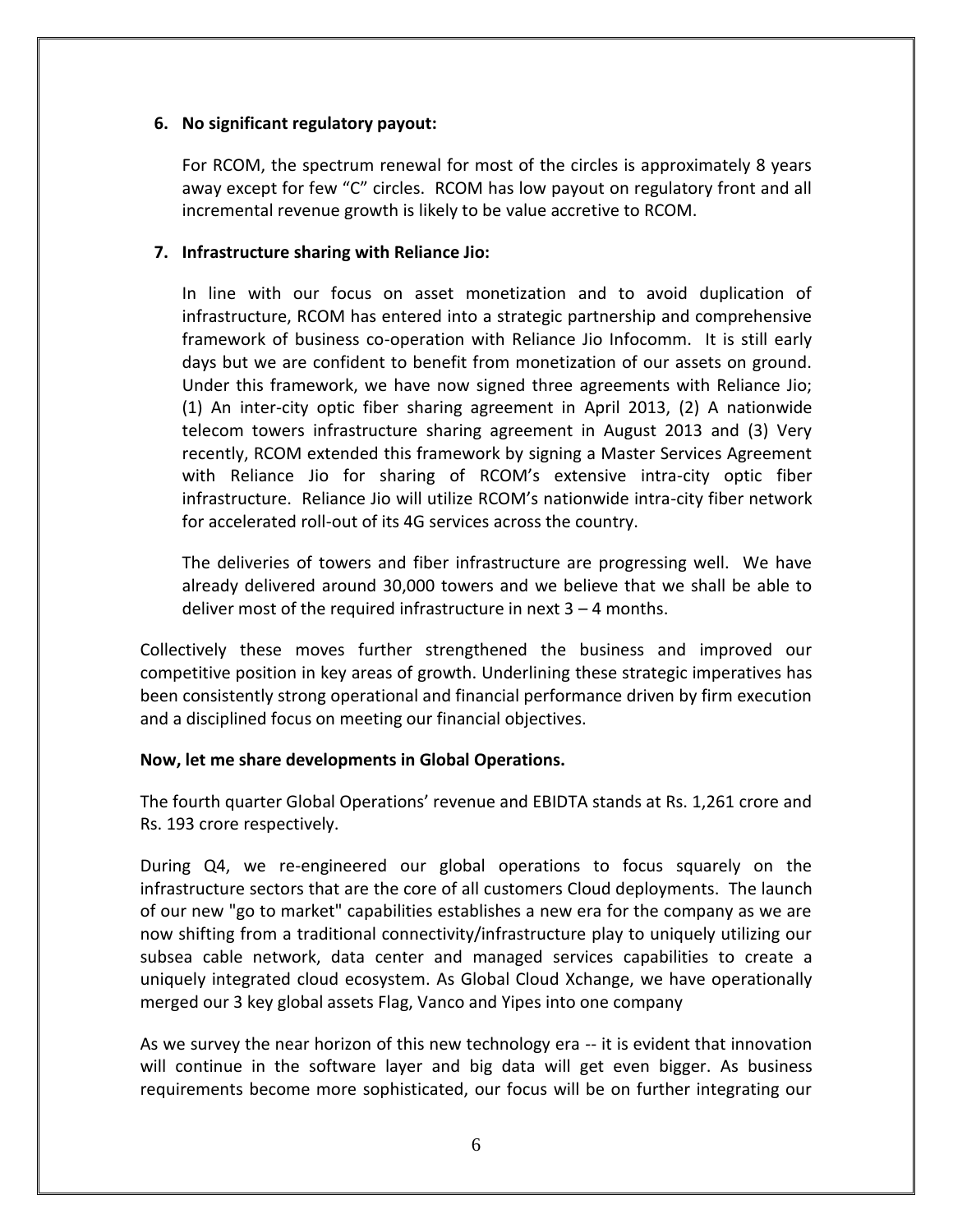global assets to serve existing and future requirements of new media companies, carriers and enterprises. To achieve this, we are completing the enhancement of our global fiber architecture; deploying cloud nodes across strategic markets; and reembracing the emerging markets where substantial growth is evident.

We are already seeing success in the deployment of our new strategy and were able to grow top-line in the last quarter. We expect sustained steady growth in the coming quarters as we continue to expand network infrastructure and enhance our product portfolio to deliver value added services across our new cloud platform.

# **To summarise, let me reiterate:**

- RCOM continues to lead the industry in taking steps to improve RPM by increasing the headline tariffs, which shall positively impact performance.
- RCOM to build upon the foundation and strength of our network assets as the platforms for the future growth and innovation. To achieve that we are extremely well-positioned in the center of the trends that are driving growth in our industry
- Continue our focus on strong growth in data usage and position ourselves as India's leading data service provider
- RCOM continues to focus on monetizing its assets, generating incremental cash flows and improving shareholders returns.
- In Global Operations, we accelerate growth in the infrastructure, data center and managed services space, and deliver the world's first truly integrated cloud ecosystem.

Finally, I would like to say that RCOM will continue to strive for innovation in order to offer unique value proposition to our customers in terms of product portfolio, bundled tariff plans, network experience and customer service.

Thank you. And I would now like to hand you back for the Q&As.

# **Operator:**

Certainly Sir.

At this time participants who wish to ask a question, please press \*1 on your telephone keypad and wait for your name to be announced.

First in line we have **Mr. Sachin Salgaonkar** from Goldman Sachs. You may go ahead.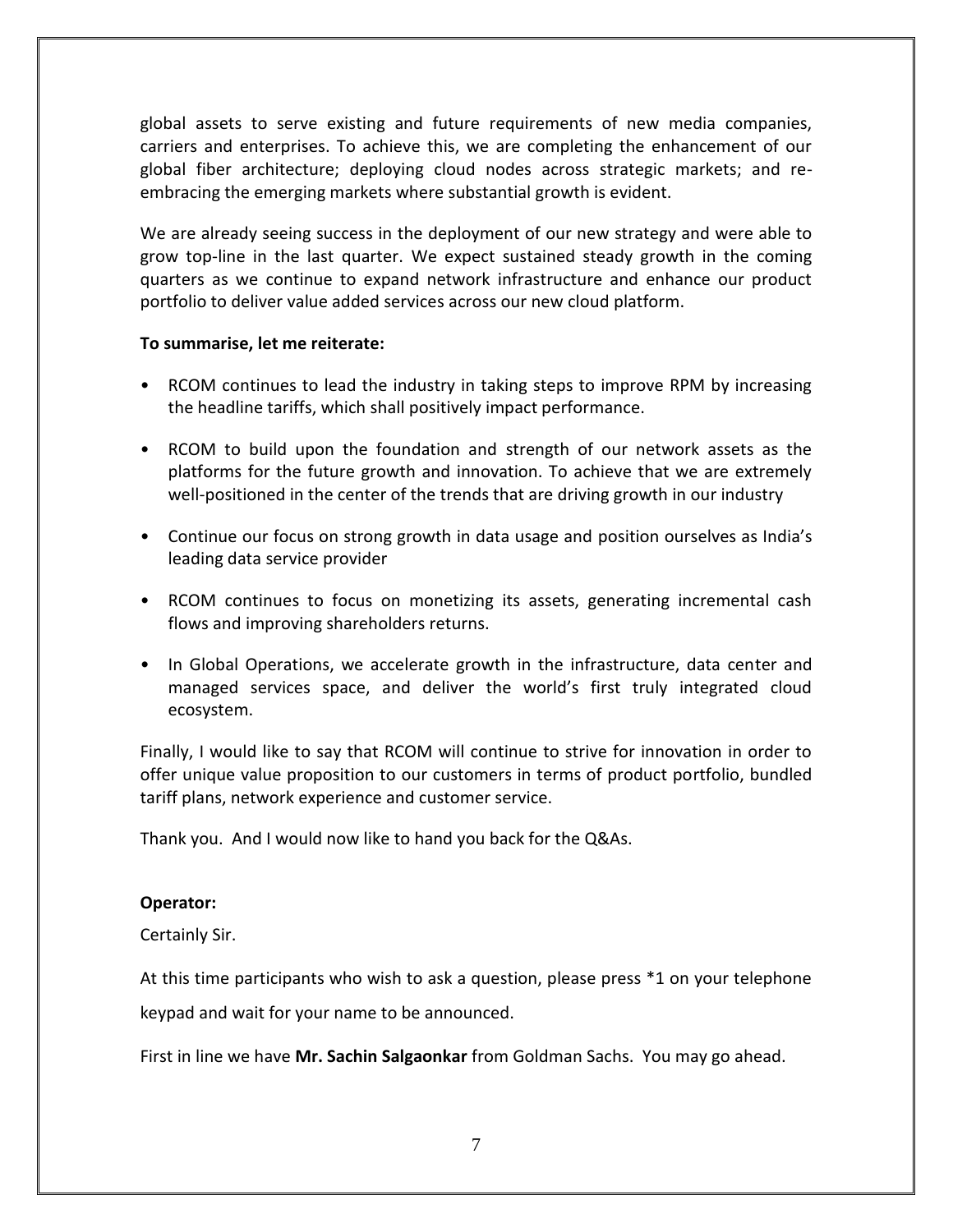#### **Mr. Sachin Salgaonkar**:

Hi! Thank you for the opportunity. I have three questions. Question #1, in this quarter we did see a huge increase in D&A. It would be helpful if you could help us break it off, or what was the reason for the increase in D&A. Second question is on Reliance Jio, now obviously we have talked a lot about incremental revenue opportunity from them, can you help us quantify the overall opportunity and in which quarter we could see revenues coming into your P&L? And the last question is on tariffs, while on the ground we did see RCOM raising tariffs, it is not getting fully reflected into your this quarter numbers. So, just was wondering what is going on, when could we see a headline increase in RPM on your reported numbers? Thanks.

#### **Mr. Arvind Narang:**

The increase in depreciation is on account of recognition of IRU and due to impairment of assets in our India operations, which includes the battery banks, ACs, DGs and some other old electronics of earlier generation category. So it is basically a one-time impairment which is creating this spike of depreciation, but our depreciation on quarteron-quarter basis shall be in the range of Rs. 950-1,000 crore. Last quarter it was Rs. 948 crore, so ball park it is going to remain in that range.

#### **Mr. Sachin Salgaonkar**:

Okay, and Arvind could you help us quantify how much of that is one-off in this quarter.

# **Mr. Arvind Narang:**

As I said around Rs. 975 crore is typically our depreciation rate per quarter, and the total depreciation which we have is Rs. 1,768 crore. So, Rs. 950-1,000 crore ball park you should see on a quarter-on-quarter basis as the depreciation going forward.

### **Mr. Sachin Salgaonkar**:

Okay, got it, thanks.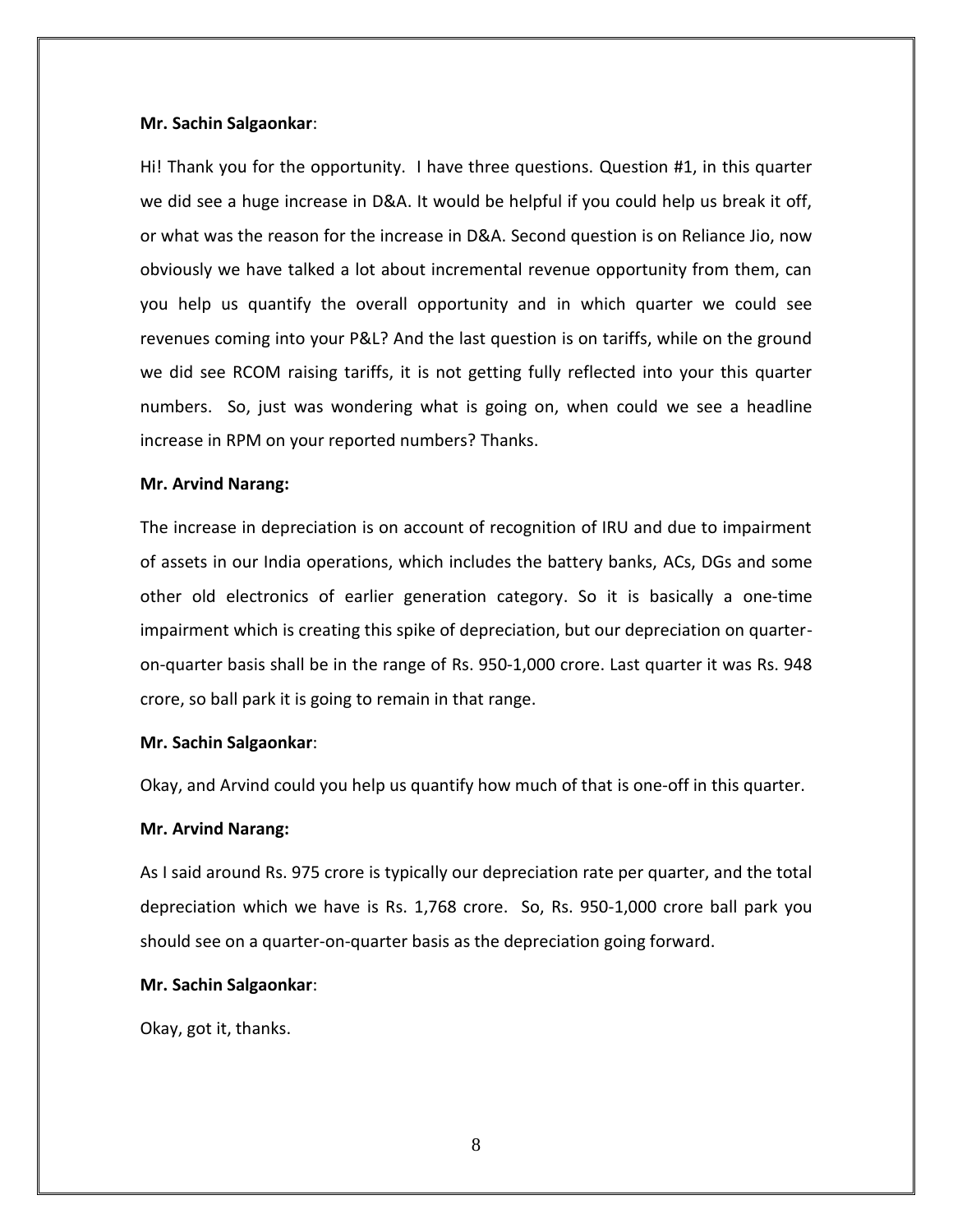On your question on Reliance Jio on our various contracts and agreements, the first was Reliance Jio inter-city fiber deal and as we had said last time, we have already done the securitization of that transaction and we have already received the cash, and that has already been there in the balance sheet in Q2, and it has been largely utilized in reducing the debt.. Fiber delivery process and the acceptance process is already underway. As we keep delivering and the deliveries getting accepted obviously we will start booking that, and that has already started now, so that will continue to happen.

#### **Mr. Sachin Salgaonkar**:

So, what you are saying is, in this P&L we have a part of the RJio revenues?

#### **Mr. Arvind Narang:**

Yes, some have started happening, but as we keep delivering and it gets accepted we will continue to get that.

#### **Mr. Sachin Salgaonkar**:

Is this a part of India revenues or Global revenues? Where could we see that?

#### **Mr. Arvind Narang:**

These would be part of the India Operations.

# **Mr. Sachin Salgaonkar**:

Okay. And anything you could quantify how big that opportunity will be going forward in terms of contribution? Because you know your overall numbers are up 5% QoQ or 5% YoY, and if this includes RJio numbers then you know I don't know how to look about it?

#### **Mr. Arvind Narang:**

The broad contours of our contracts and agreements are known, but specifically by customer in terms of giving the details of revenues it would be difficult as we are bound by confidentiality and hence we wouldn't be able to give the specifics on that, because we don't share customer specific numbers, but broad contours are available.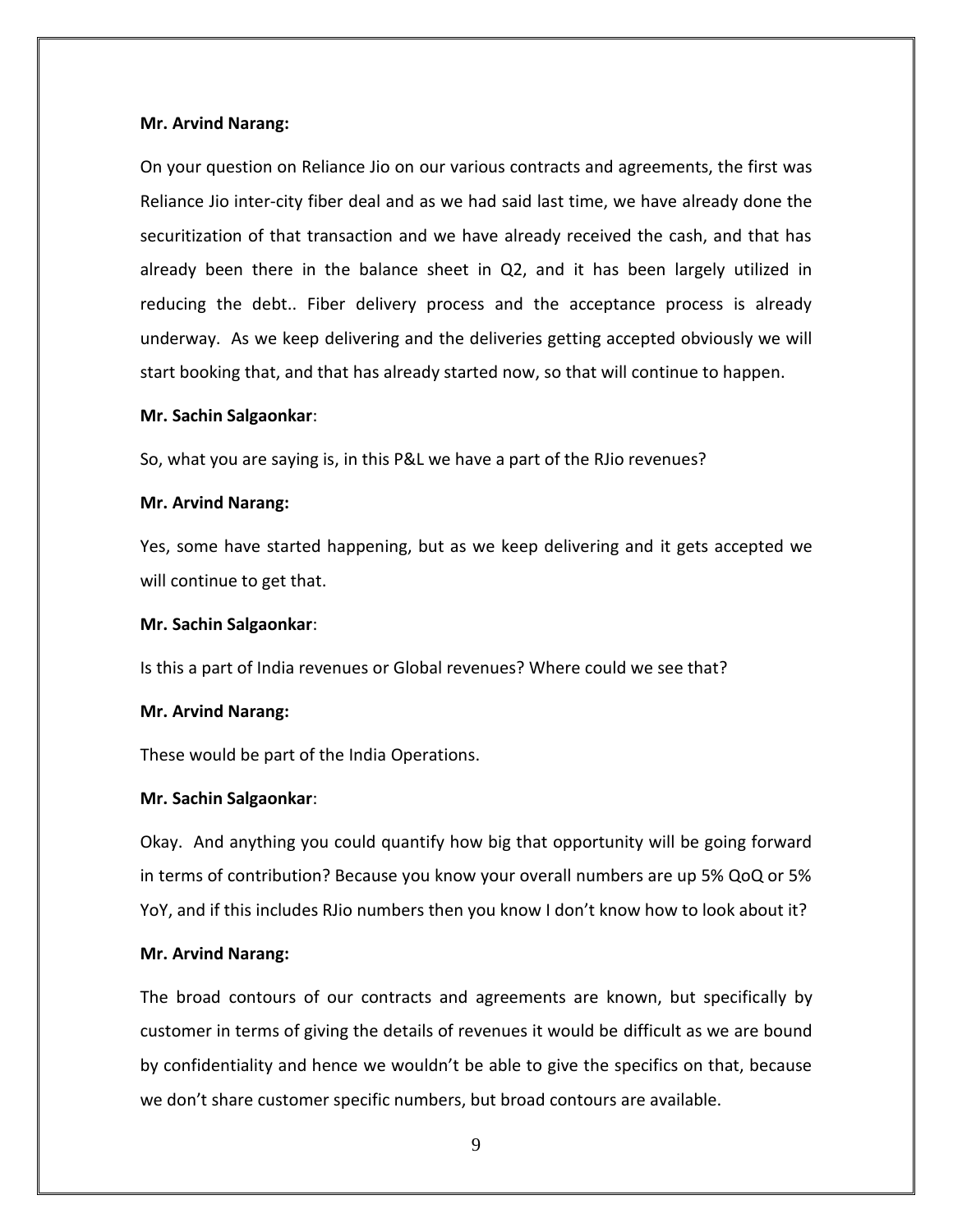The second was you mentioned on the Reliance Jio tower deal, the tower deliveries are already being executed and delivered. We have already handed over close to 30,000 towers. Installation of equipment in these has also already started, first started with ancillary equipment infrastructure. Once the installation is completed from their side including the active equipments and the acceptance is done, then the revenue recognition will start. So, this is a three step process on that front, but as you know we are acting more as one of the suppliers in this whole value chain, so I won't be able to give you very specific time line for that, but we have given you the indication that how many towers out of 45,000 are already handed over.

The third is about the intra-city deal which has recently been announced. RJio will utilize RCom inter-city fiber network. We have around 500,000 fiber pairs across 300 cities. RJio is currently finalizing their plans in terms of the specific backhauls and the ring mesh structure and so on, which they are going to be finalizing in due course or in next few months. Depending upon the city, area, etc. you may be knowing that the rates are very different. It can vary from thousands or sub-one lakh to couple of lakhs per fiber pair kilometer. It is a broad range depending on the city and various other parameters. But that is the plan which they are finalizing and they are at the end of the final stage to finalize that, and subsequently we will start delivering this asset as well.

#### **Mr. Gurdeep Singh:**

Sachin, on the tariff, the recent tariff we just changed from 25th April as you would know, and it takes anywhere from 3-6 months to complete the tariff implementation cycle. As you know the headline tariff have been changed now after 14 months. We will move the customers as the expiry happens on their plans. You will be able to see the complete impact of the price change in the second quarter.

#### **Mr. Sachin Salgaonkar**:

Okay, and Gurdeep just one small follow up, is it fair to assume that RCom witnessed a bit of negative elasticity evident from the total minutes growth which is much smaller than its peers?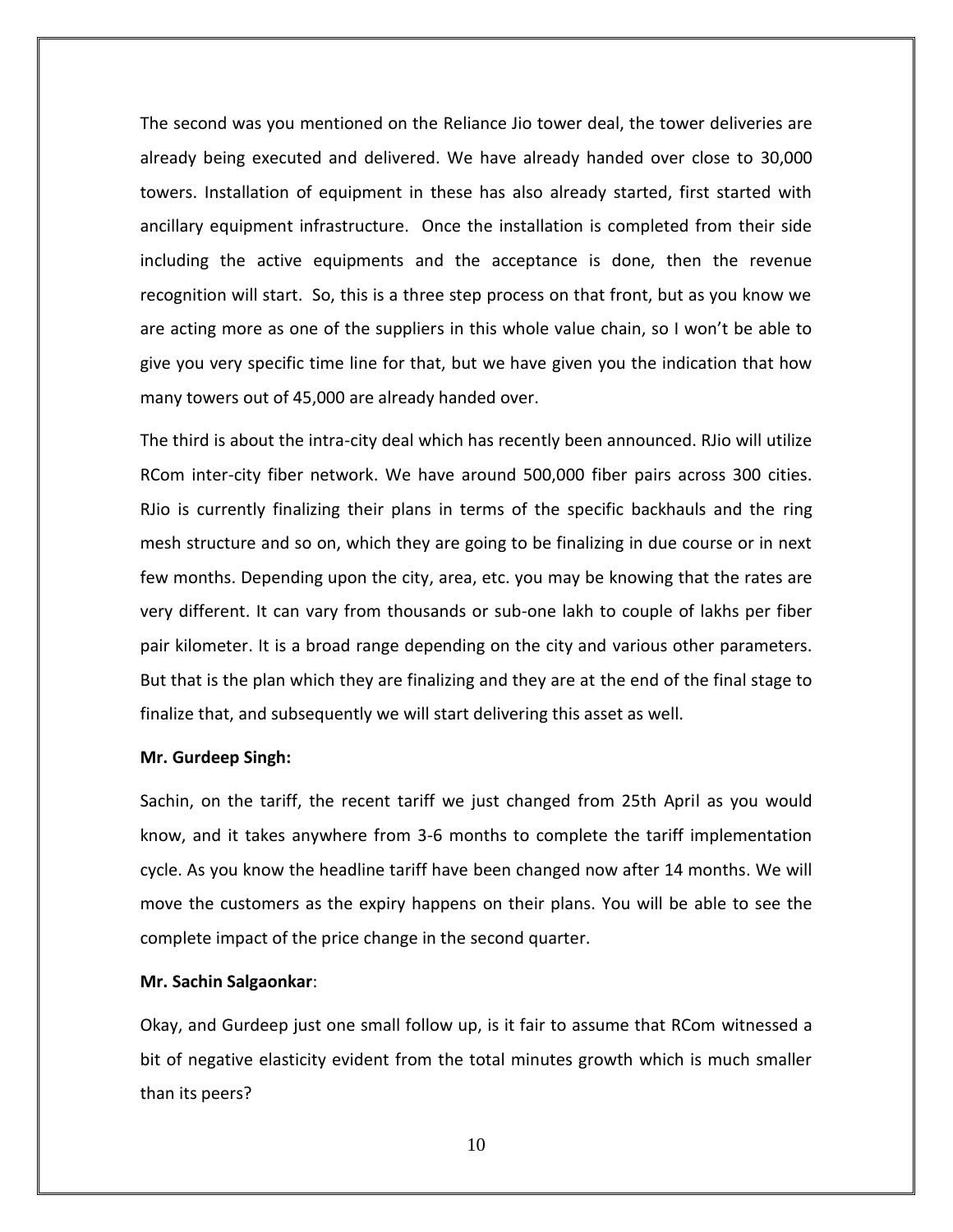#### **Mr. Gurdeep Singh:**

To be honest and candid with you the answer to this problem is not in general but in specifics. The higher is the distance of the customer from the new tariff versus the current tariff they enjoy, the farthest leg of the customer, yes there is sensitivity, and we believe that sensitivity is a good sensitivity because they were ultimately delivering us the rate per minute which is below our cost to serve. So, I would say that in line with our continued thrust on growing profitable and paid minutes, this is a good news.

I just want to sort of take this question to a little larger sense, may be to benefit the other people on the line. We have been doing a few things in a systematic manner for the last 14 months. First we took the call probably in Oct-Nov'12, headline tariff first 1.2 to 1.5, then we followed with cleaning of the freebie and the promotional minutes, then we have been continuously weeding out the below cost-to-serve and the non-profitable customers, then we came and separated our focus on GSM and CDMA recognizing fully well that the CDMA handset ecosystem is suddenly rejuvenating under the universal chip ecosystem, and that has been just implemented in the last February, and then as we have said in the speech, in the previous and today as well, our leadership continues, we believe that we need to drive more penetration, more adoption, affordability especially 3G and 2G bundled data pricing offers with HTC, Nokia and Apple, are some of the initiatives that we have been taking, and we have very seriously taken to ourselves to create MNP as the key acquisition vehicle going forward because we have been firmly benefited ever since we have launched our data positioning in the market. So, if you see in the last 14 months in some quarters or the other we have been taking various steps to fix the base of the pillar of the business which is kind of strong and solid on which you can drive and accelerate the future growth, and I am happy and glad to share that in February and March we have come to at levels now where all the legs of the business, whether the tariff layer leg now, whether it is a postpaid focus, whether it is a data focus, whether it is a separate CDMA rejuvenation that we are doing, whether it is weeding out of non-profitable customers, whether bringing CDMA now to a stop-bleed, I think March was the first month we experienced CDMA is on a stop bleed, we hope it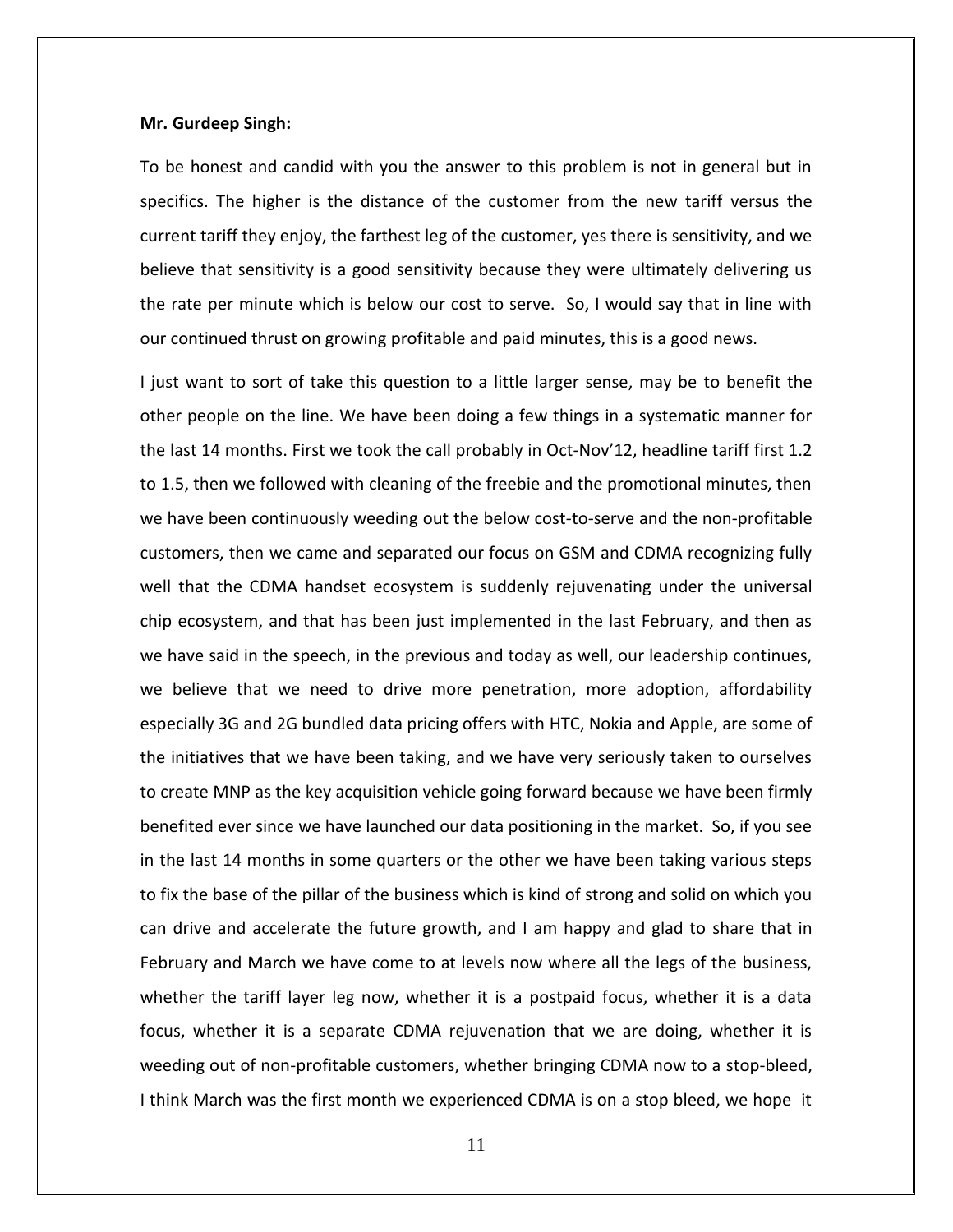will continue in the future taking steps on the right side, and on the other side with the ecosystem improving sensible, mature behavior, hardening of the tariff, lesser number of players, every opportunity arriving which is helping us drive our spectrum led strategy far more efficiently in the market, I believe we are on a far more stronger footing today than we have ever been in the previous time. So, I am very hopeful as we go forward on the recent price and tariff change, we expect no elasticity, because the elasticity driven customers if at all have been already moved out or have been corrected, and we should see the full impact from Q2 onwards.

### **Mr. Sachin Salgaonkar**:

Okay, sir. Thanks a lot sir, and all the best for the future.

### **Operator:**

Thank you sir.

Next question comes from Amyn Pirani from Deutsche Bank. You may go ahead please.

#### **Mr. Amyn Pirani:**

Hi! Thanks for taking my question. Sir, just going back on the depreciation thing, you mentioned that part of it was also because of the recognition of IRU. So, correct me if I am wrong, there would have been some impact of IRU revenues also on the revenue line or is it just on the depreciation?

#### **Mr. Arvind Narang:**

There has been a small impact on the revenue as well.

#### **Mr. Amyn Pirani:**

Okay, and sir can you shed some light on the deferred tax asset as to what is the reason for creating that?

#### **Mr. Arvind Narang:**

You know the company provides for deferred tax liability every year. The company has entered into agreements with a strategic customer for infrastructure sharing which will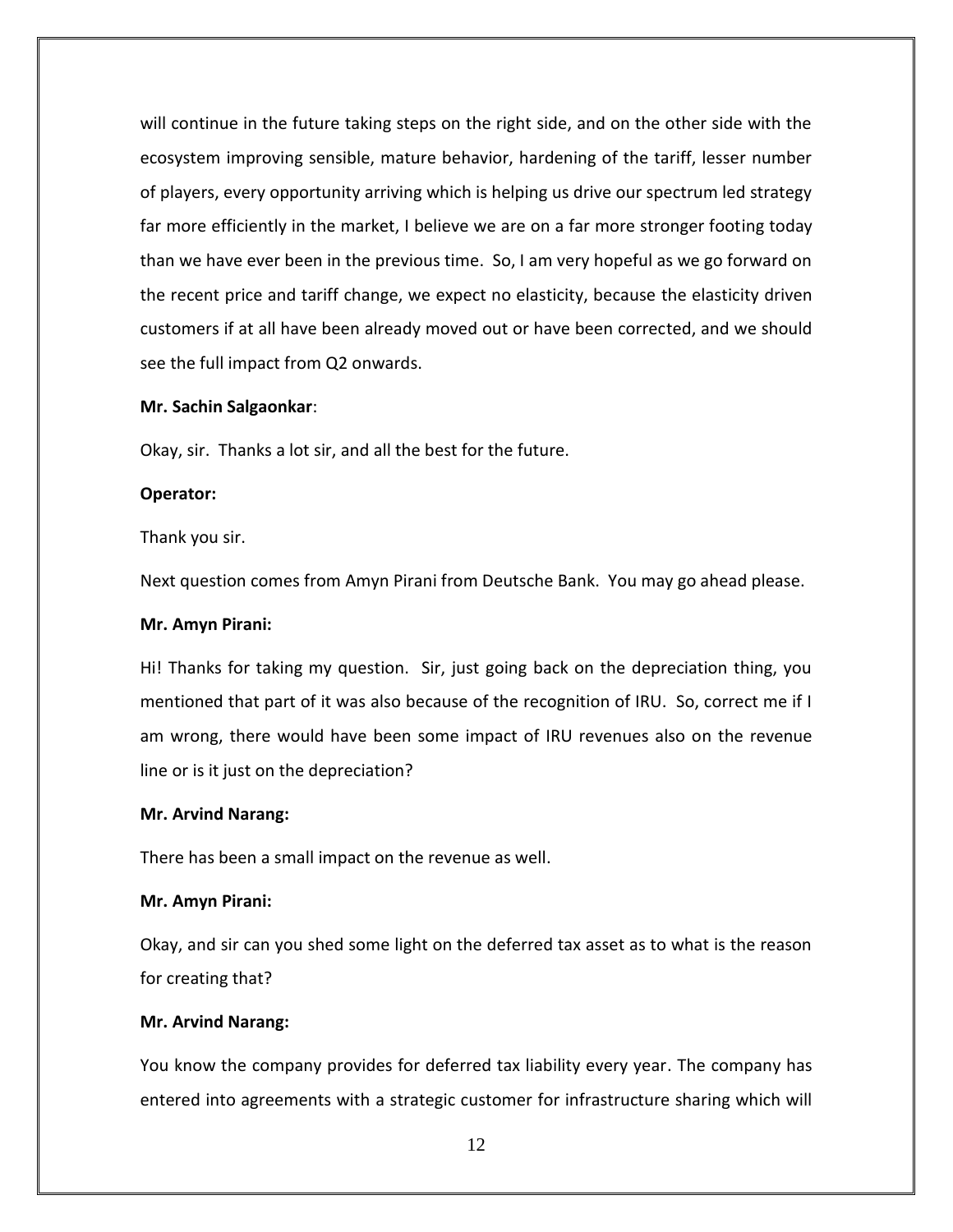give the company additional revenues and also save significant cost. In view of these confirmed profitable orders and in compliance, from the accounting standard point of view, the company has recognized these deferred tax assets of Rs. 1,488 crore. In subsidiaries, there are still deferred tax liabilities, that is why on the net level at a consolidated level you see the net tax impact positive of around Rs. 1,000 crore, because in some subsidiaries still there is a deferred tax liability.

#### **Mr. Amyn Pirani:**

Okay. Sir, on the plans that you have launched with the handsets, can you give some metric or some understanding as to how they are doing and what kind of numbers you have done because of those handset plans or I mean what kind of market share it is helping you to gain, if you could give some color on how they are doing?

#### **Mr. Gurdeep Singh:**

Well, under the contractual obligations with Apple we are unable to share the numbers, but the fact is it has tremendously improved our postpaid business in the large metro cities, it has particularly helped us in Delhi and Mumbai, we are getting a large entry into the corporate, and the best part of this deal that has happened we have moved 17 organizations in Bombay and Delhi who have moved, completely shifted to Apple as a preferred plan, and on top of that we are hugely MNP positive in Delhi and Bombay on value, that is reflecting in the outcome of the plans and the effectiveness of the plans.

#### **Mr. Amyn Pirani:**

Understood sir. Sir, can you some guidance as to what can be the level of capex for next year?

#### **Mr. Vinod Sawhny:**

Well, last year we kind of concluded on a capex of approximately Rs. 1,500 crore, this year we plan to take it upto Rs. 2,000 crore.

13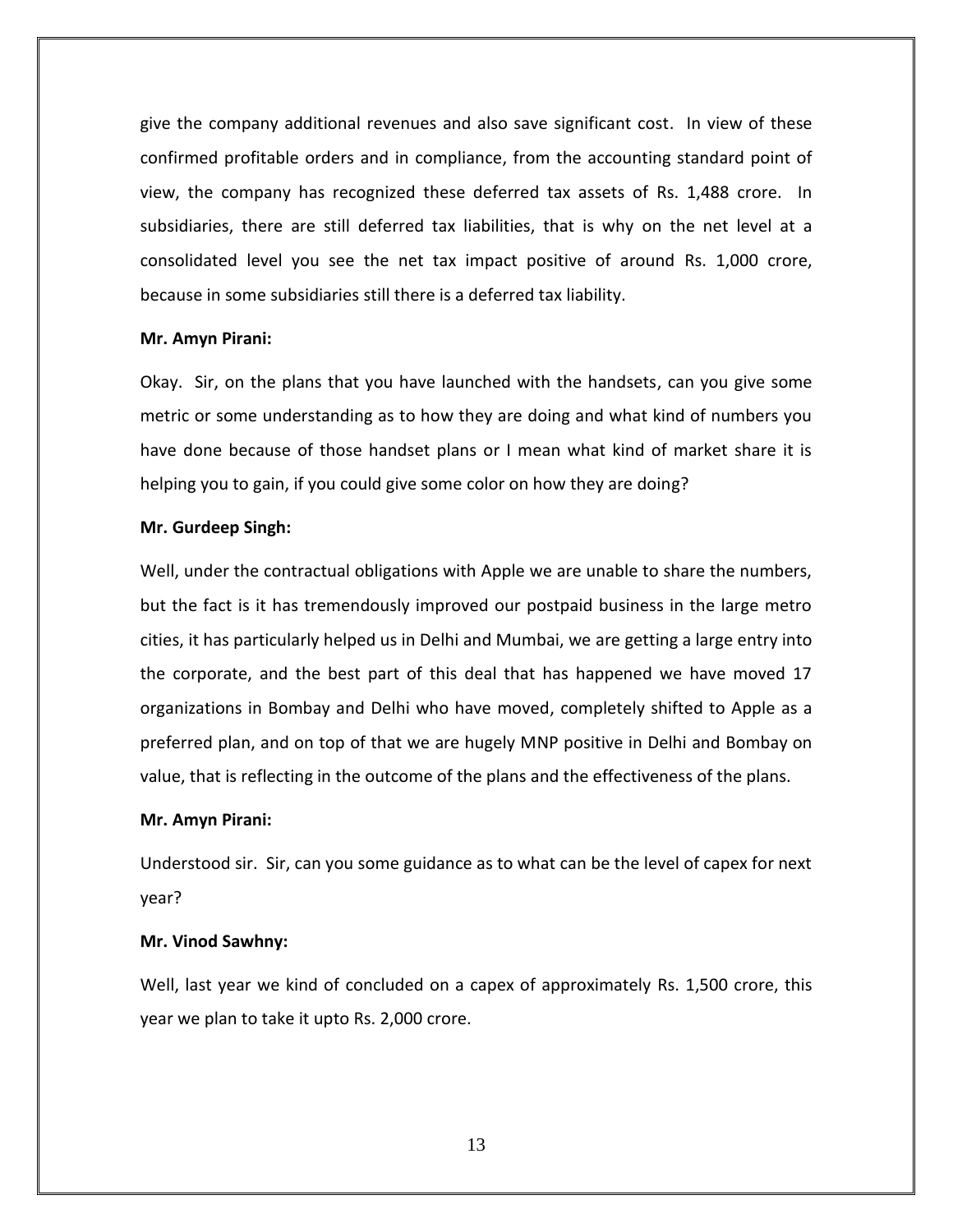### **Mr. Amyn Pirani:**

Understood sir. And, any indication as to where/which areas will it be spend, and what is driving the increase in the capex?

#### **Mr. Vinod Sawhny:**

Well, we will continue to bolster our network, this could be around the various arrangements that we will have with other players in terms of ICR arrangements, we will also continue to add REV-B onto our CDMA network, and our focus will be on enhancing network experience of our customers and we would be spending our capex exactly in that area.

#### **Mr. Amyn Pirani:**

Understood sir. Thanks for taking my question.

#### **Operator:**

Thank you sir.

Next question comes from Mr. Gaurav Malhotra from Citi Group. You may go ahead please.

### **Mr. Gaurav Malhotra:**

Hi! I have a few questions. First of all on the increase in depreciation and amortization, just to clarify, it includes IRU and impairment, but impairment is a larger portion? That is one. Second question is on your finance charges, you know, Arvind, you have been mentioning that it should remain broadly stable, but it seems to have gone up this quarter; any particular reason for that? And thirdly, on the global business, while it is a lumpy business, we have been the revenues jump, but somehow the margins have gone down; so, any particular reason over there? Thanks a lot.

#### **Mr. Arvind Narang:**

First on the IRU, as I said there is some IRU revenue recognition and which is reflected, but largely the depreciation spike is by impairment of assets, including some of the old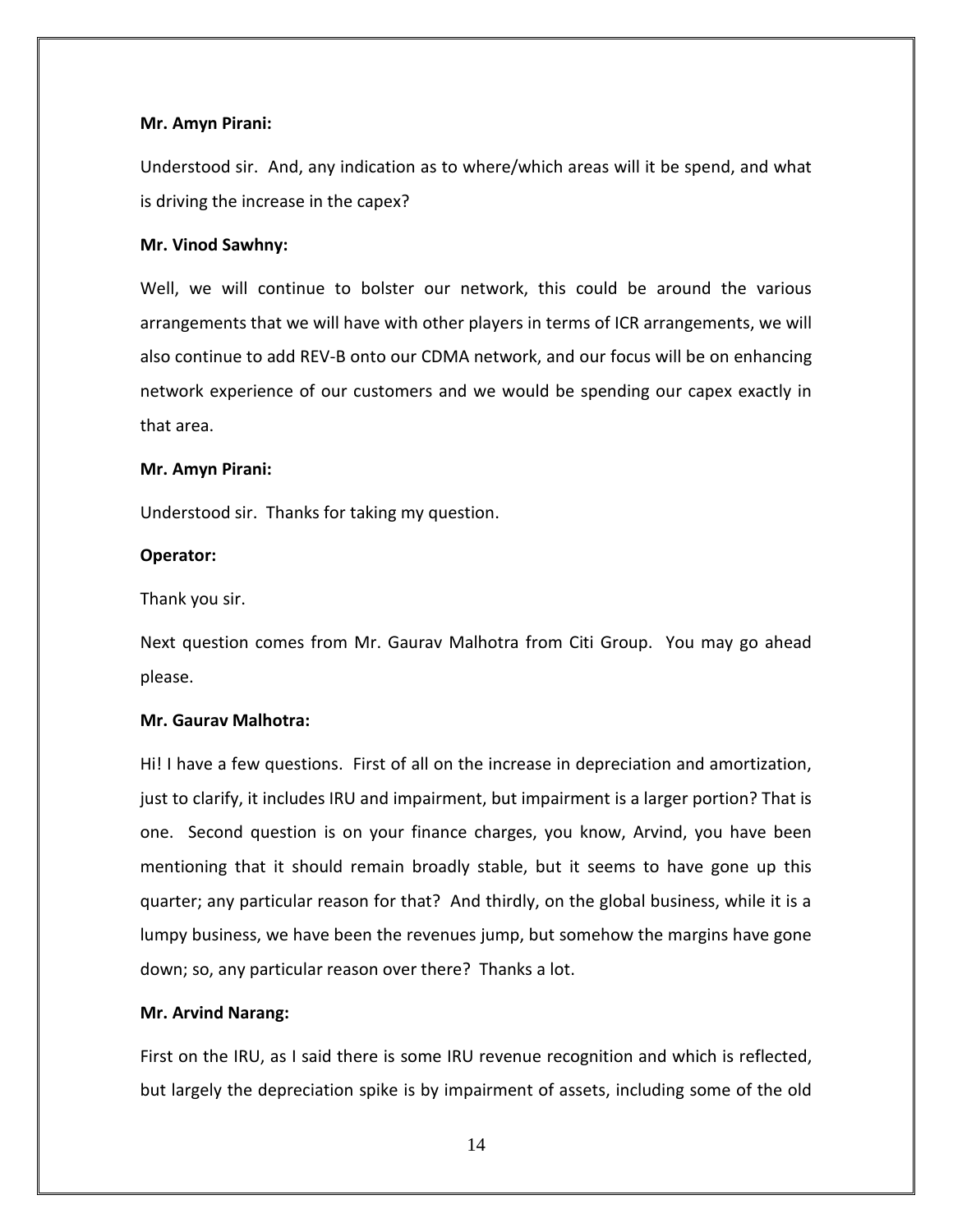electronics, old category equipments, some battery banks, AC, DGs and so on. The run rate is likely to be around Rs. 950-1,000 crore per quarter.

On your second question on the finance charges, the rise in the finance charges is due to the following:

#1, we are creating a security on our loans which we have sanctioned from the nationalized banks led by State Bank of India. If you look in the last annual report we mentioned that we had an in principle sanction from State Bank of India led by a consortium of nationalized banks. That loan is around Rs. 6,500 crore. The security of that loan is being created, and that is the security charge which has come in Q4. As you know that some of the repayments which we have done, and some of the foreign currency loans which we have retired, we have partly used rupee refinancing and partly we have done from our internal accruals. There is an increase in the cost of loan because there is a difference in interest cost by 6-7% between rupee and dollar loan, which has increased the finance charge. Third is, due to the commission of utilization of non-fund based limits. So, these have factored in to increase the finance charges. I would say that our average cost of debt from these reasons has slightly gone up, and would be in the range of around Rs. 800 odd crore per quarter, which is around 7.5% of our weighted average cost of debt.

On your question on the Global Operations' margins being affected, yes, on the revenue front we have done very well; it is a very strong growth which has been shown. On the cost side there has been a one–off. If you correlate this with the SG&A number in the consolidated financials, a provision for doubtful or bad debts has been created which is impacting the Global Operations' EBITDA and the increase in SG&A cost by Rs. 130-140 cr. in the consolidated financials is only on account of this. India Operation has done fairly well on EBITDA; there is EBITDA growth, and EBITDA margin also has grown.

15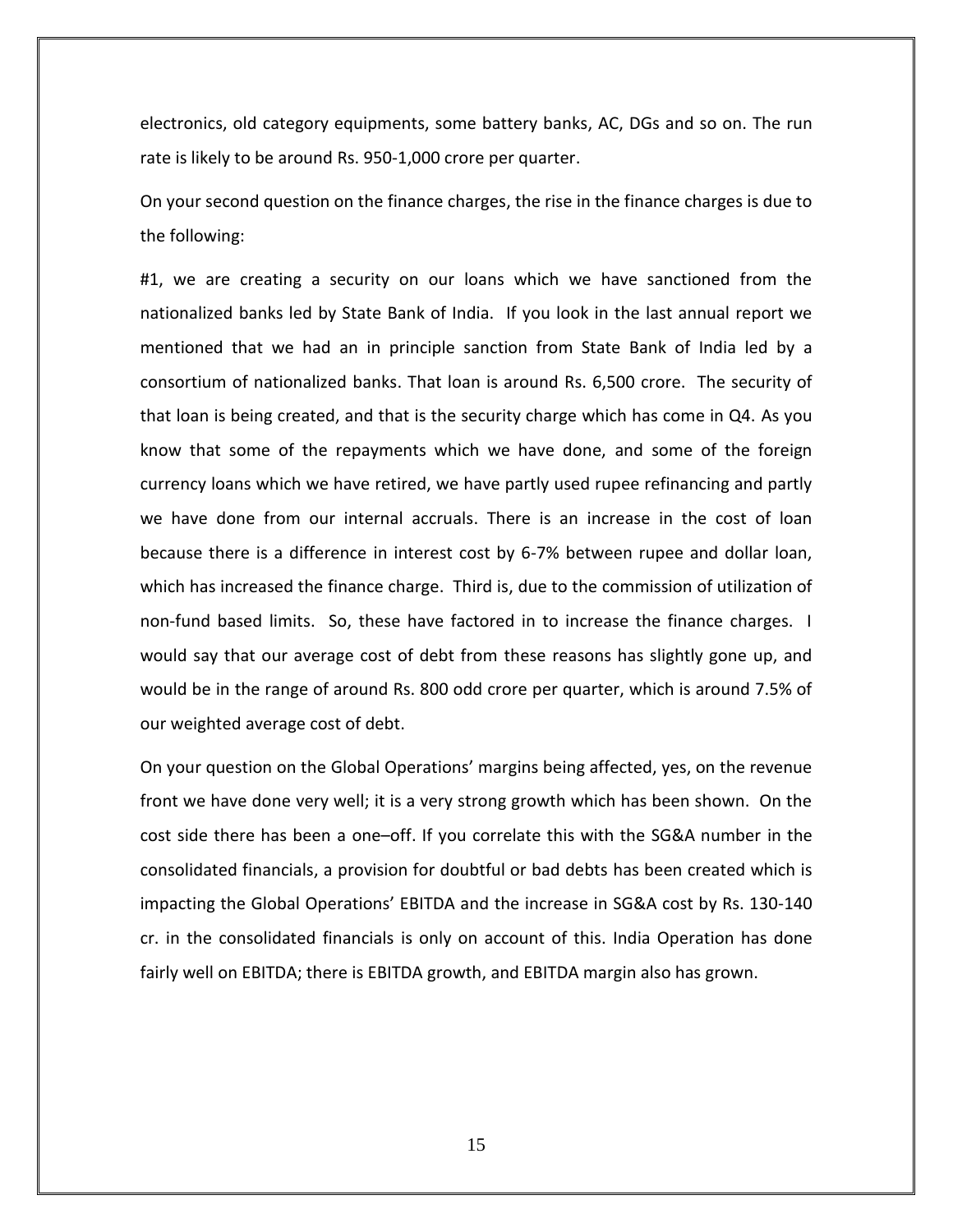# **Mr. Gaurav Malhotra:**

Just one question on the intra-city fiber, the Rs. 1,200 crore of contract; We were expecting that number to get reflected in the fourth quarter, should we expect it to now go into the next quarter or it will take some more time?

# **Mr. Arvind Narang:**

As they are completing their formal acceptance it may not be just one number, it will continue as they continue to give their go ahead and green signal on a particular infrastructure which is being accepted by them.

# **Mr. Gaurav Malhotra:**

But has anything been reflected in this quarter?

# **Mr. Arvind Narang:**

Yes, we have booked some amount.

# **Mr. Gaurav Malhotra:**

Okay, thank you.

# **Operator:**

Thank you, sir.

Next question comes from Mr. Kunal Vora from BNP. You may go ahead.

# **Mr. Kunal Vora:**

Thank you, sir. Couple of questions; first on the spectrum which is coming up for renewal next year the 900 MHz band; how do you see that, do you see it as a must to retain that spectrum or even moving to 1800 MHz is an option? Second, on the data realization; we don't have much clarification on what kind of ARMB you are currently having, like what we have seen is other operators saw a dip in the ARMB this quarter; how the trend has been for you, if you can share some insights there? Lastly, on the 3G customer base per site, what I see is your 3G customer base per 3G site seems fairly high; what is driving this?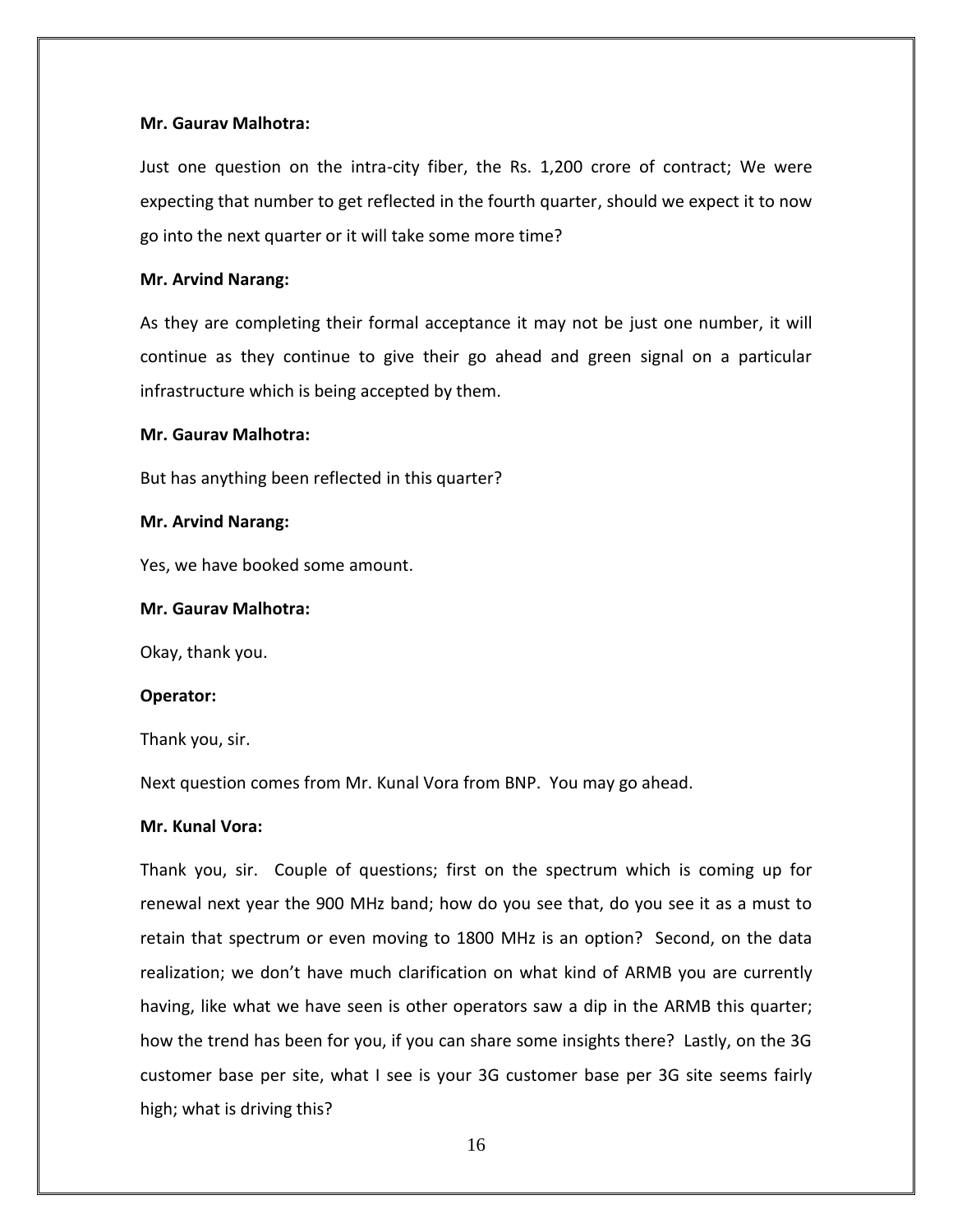#### **Mr. Gurdeep Singh:**

Okay, just to answer your both the questions on the spectrum side; yes, our C circle or 900 MHz circles are coming up for renewal late next year, we are still quite a far away from taking a call on what will be our spectrum strategy. So we will evaluate closer to the time that we get on to the auctions. We will do anything and everything that is required to protect the customer experience and their interest; that is one. Second, on the data RPMB (rate per minute per MB) as you are aware that we are following a particular strategy which says that affordability, penetration and driving more smartphones on network is our key strategy at this moment, and to that extent our 3G comes at 2G rate, so it is but natural that there will be a certain impact of that on our RPMB being lower than competition; but, however, on the other side we have a dongle business where we continue to dominate the market. We are the leaders in the dongle business that more than kind of offsets the RPMB. So, even though we do not give any guidance on the RPMB, all I would have to say at this point is that we are in the comparative framework and we are in a similar well positioned market place.

#### **Mr. Kunal Vora:**

Okay, and on 3G customer base per site?

#### **Mr. Gurdeep Singh:**

Yes, so that is reflective of our 3G and 2G as a strategy in action. I think slowly we are moving towards our desired objective to have disproportionate share of smartphones on our network in our 3G circles. And we truly want to move and be the brand of preference for the operator. So, our MNP numbers becoming positive reflects that, more number of smartphones coming to our network reflects that, and I think we are slowly becoming a preferred brand in the high speed data networks.

# **Mr. Kunal Vora:**

Can you share the utilization levels like how the operators who got like much lower or may be less than half the customer base per 3G site are talking about 20-40% utilization

17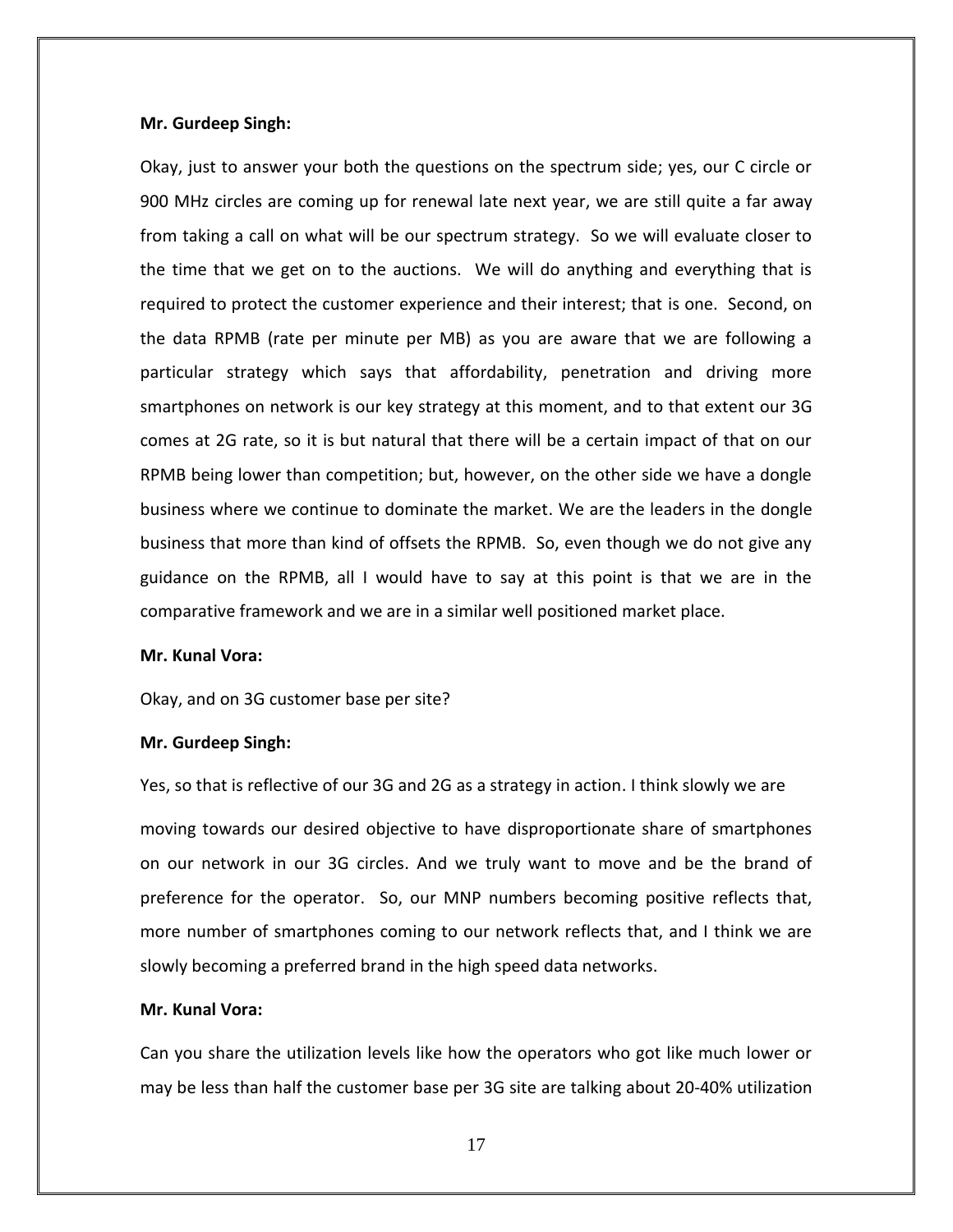levels; how are your utilization levels for the 3G network, and any reasons why you cannot share the data realization per MB?

### **Mr. Gurdeep Singh:**

Our data utilization per site also varies from a city to city and it is in the ballpark of 20- 34%, depending on the city and the market. Why we don't share the data RPMB, well every company has its own KPIs and statistics to share, we have been sharing certain statistics consistently, but going forward I take that as a good input and we will see what we can do in the coming up quarters.

#### **Mr. Kunal Vora:**

Great! Thank you very much sir.

# **Mr. Gurdeep Singh:**

Thank you very much.

### **Operator:**

Thank you, sir.

Next question comes from Reena Verma from Merrill Lynch. You may go ahead mam.

# **Ms. Reena Verma:**

Hi! Thank you for the call. Just a couple of questions; on your revenue numbers, it looks to me like the summations of the quarters is not matching by pretty substantial sum vis-à-vis what you have filed as the annual number. So, can you please help me reconcile both the revenue number and also explain the rise in India margins for fourth quarter please? That is my first question. My second question is that for the contract that you have signed on intra-city fiber sharing with Reliance Jio, is it possible to give a financial number over the life of the contract like you have done for your tower and inter-city fiber contracts? And finally, if you could please comment on the reports about your looking to sell off the CDMA business and if you think there are potential buyers? Those are my questions, thank you.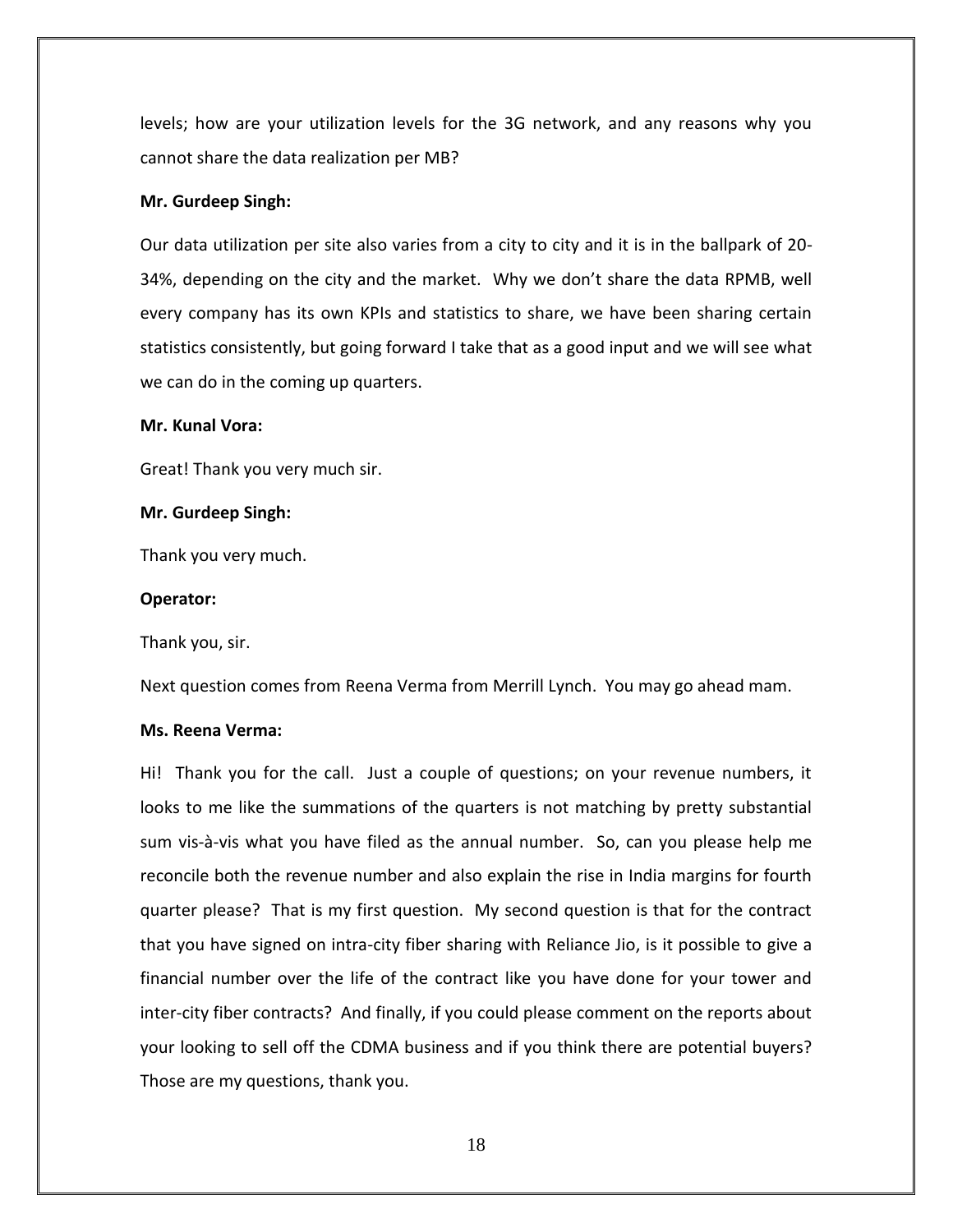#### **Mr. Gurdeep Singh:**

Hi Reena. I will take the last question first and I will ask Arvind to chip in for the financial numbers discussion.

There is no intent to hive off or sell off CDMA business. We see a great merit in the CDMA business; 12 months, 14 months ago we crafted the strategy to dominate data in our dual technologies market and to we have a fair share in the markets where we have the CDMA as the data technology. We are the only pan India currently mobile broadband operator. With the change in the ecosystem, with every other chipset moving to universally where on a software code you can change it to CDMA and GSM device on the one side is helping us grow the availability and bring more choice to the consumers. We have 26 CDMA phones today which are look alike of the GSM, means the same product, which we are marketing in all our markets, and we are beginning to see the traction against those. So, we believe that this is the right time when the whole market is moving towards multi-mode, multi-band chipsets and the universal devices with the SIMs also becoming universal, this is the time for us to really milk the power of dual technology. So, we are strongly focused, we will stay invested in this business, we believe in the business, and this is sub-one gigahertz band which provides a great customer experience.

#### **Ms. Reena Verma:**

May I just quickly follow up, thank you very much for these insights, so this multi-mode handset phenomenon that you are talking about, what percentage of your CDMA sub base uses those and what is the price point of these devices today please?

#### **Mr. Gurdeep Singh:**

Currently, less than 8% of our consumers are multi-mode multi-band, because they just started coming in for last 6 months. They are currently in the range of about \$260-270, but all our discussion and our preparation of the road map of devices with our own proprietary as well as with the open market handset ecosystem suggests that in the second half of this year we will be get those prices down to about \$100-120, so as they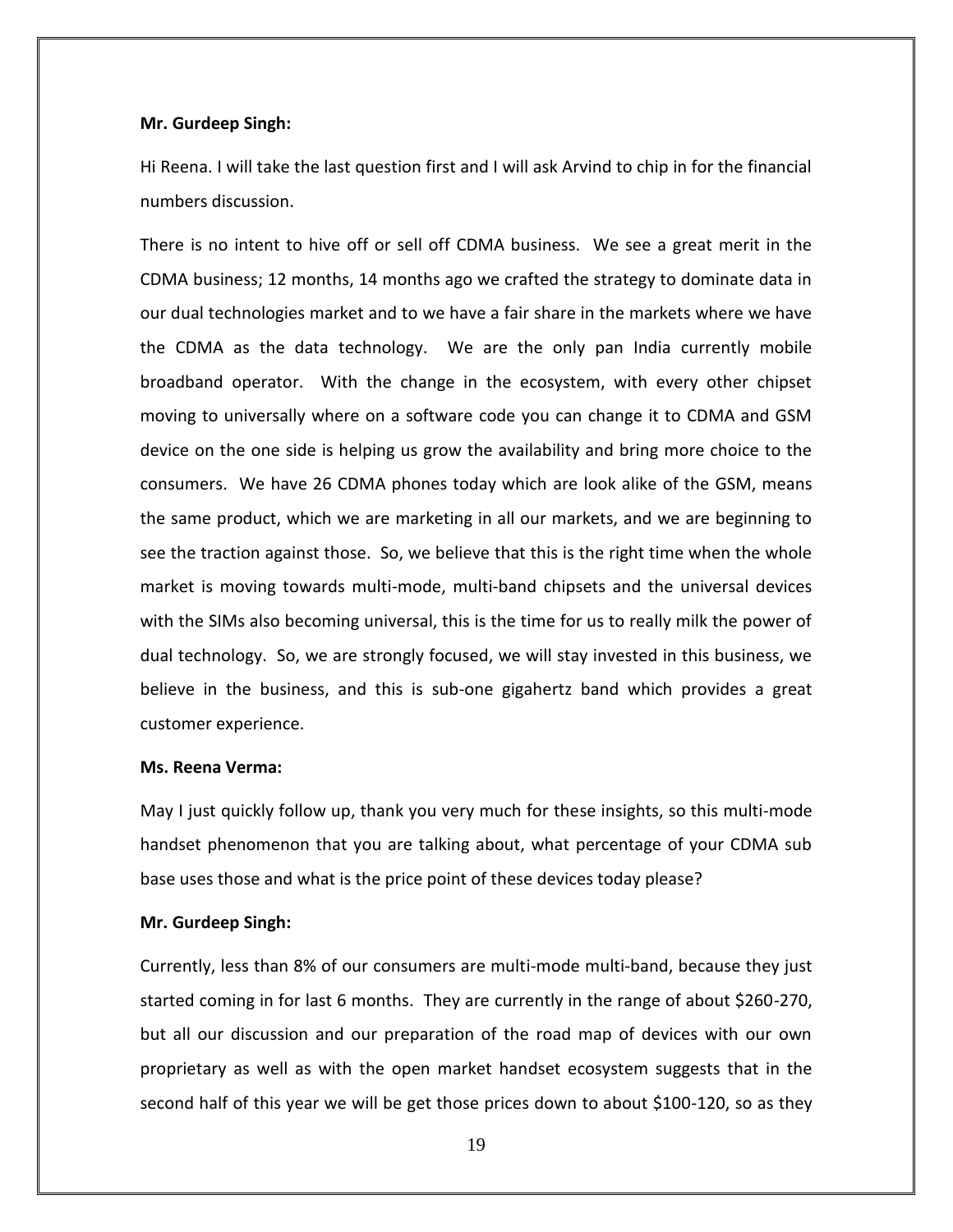are infiltrating into the lower end entry level devices. So, we have a clear road map available from the device ecosystem that going forward in the early next year right from \$70-80 and above all devices will become multi-mode and multi-band.

#### **Ms. Reena Verma:**

Thank you.

#### **Mr. Manikantan Iyer:**

Reena, on your question on the Q1, Q2, Q3, Q4, if you look at it, whatever the variation, we draw your attention to note #7 on the published Stock Exchange results which categorically states the March 31st 2013-14 figures are the balancing between the audited figures in respect of the full year vis-à-vis the published year on year to date figure up to the third quarter. I hope this is clear to you. This is a consistent policy company follows.

# **Ms. Reena Verma:**

Yeah, but, you know my question is you know why is there such a big almost a 5% differential on revenue? You know revenue of all line items should be least susceptible to any change, right?

#### **Mr. Manikantan Iyer:**

Actually, there no difference. The total revenue for the year is aggregation of total income from operations and other Income. I hope you will be clarified with that, if there is anything, off line we can take it and solve it.

### **Ms. Reena Verma:**

Yeah, and related to that I had a question on your India Operations margin that are looking so strong this quarter on the reported revenue numbers. What explains the jump in margin from 34.6% to 35.7% for the India business? There is no cost line item where there is a decrease in cost, the reported tariffs on both voice and data are down. So, how do I understand about the India Operations margins going up?

20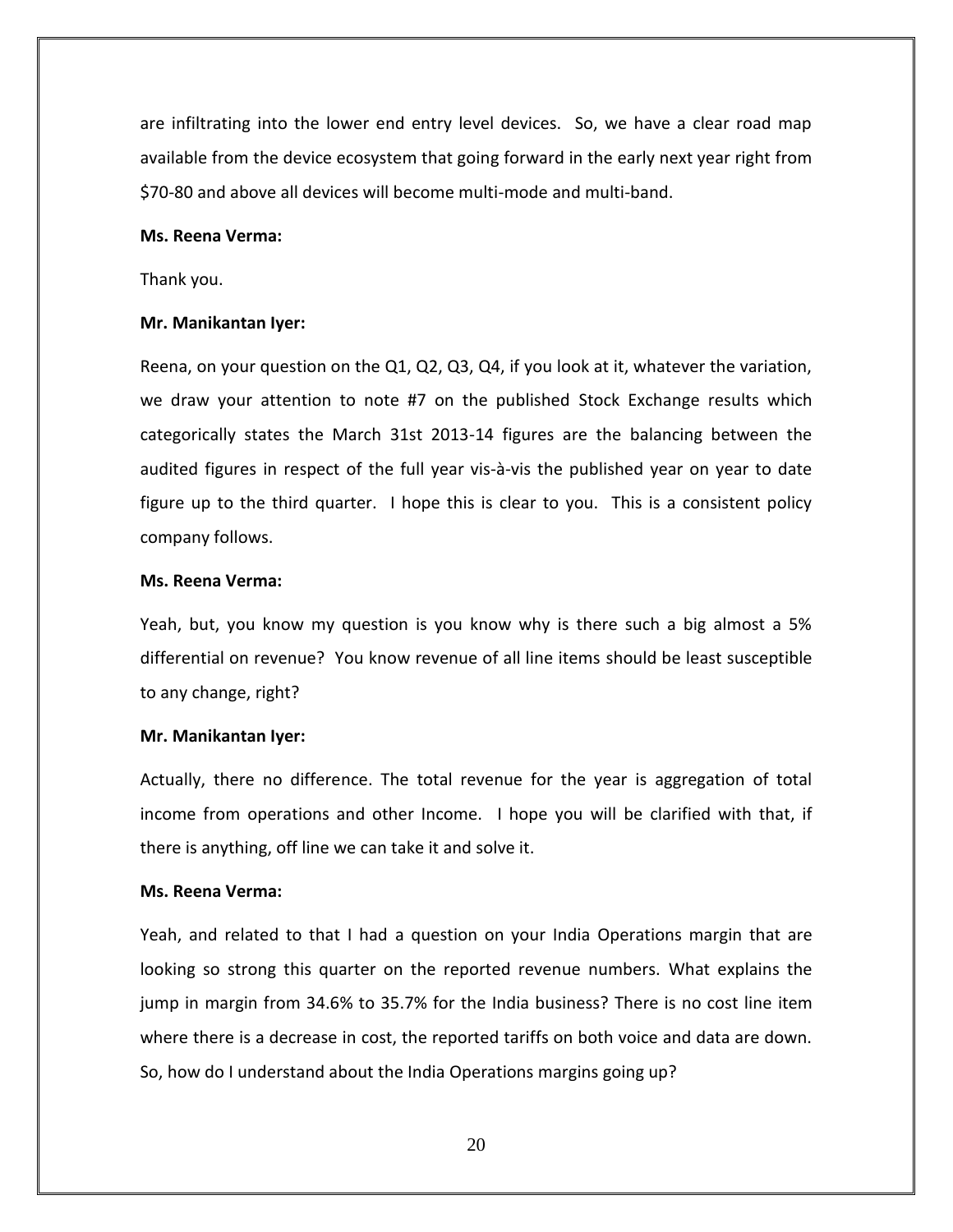The disconnect is when you are looking the cost item at consolidated level versus specifically the India Operations EBITDA number. As I mentioned a little while before that some of the consolidated costs are getting impacted because of some of the onetime cost impact in the Global Operations; for example, the SG&A impact of approximately Rs. 150 odd crore in Global Operations. There is no impact that is coming from the India Operations perspective. If you are looking at RCOM consolidated cost and trying to see how the India business has done well, then that will be incorrect. You have to see that the Global business cost have gone up, that is why the global operations EBITDA is significantly down. India business has done well; they managed the cost well. We had given certain cost indication, both on the network side as well as the other cost that how we are improving the efficiency which is likely to impact positively on the margins, which has been consistently happening. But the impact that you are talking about is related to Global Operations and not India Operations.

#### **Ms. Reena Verma:**

Thank you very much, and I had the final question on the intra-city fiber deal value.

#### **Mr. Arvind Narang:**

As I said that this is an agreement where we are offering them assets of close to 500,000 fiber pair kilometers on the ground, and they have been firming up their plans in terms of the structure, and what are their specific requirements for the next few years and so on. The agreement has been signed as a master service agreement. We have also shared that the rate for intra-city varies significantly from city and within city the area and the type of cities and so on. It could be from sub- lakh, or in thousands to couple of lakhs per fiber pair per kilometer, which basically is driven by the right-of-way cost. We can't give you over the life of the agreement what would be the exact value coming out. Where it was possible we had already shared that, for example, in towers, where it was a straight annuity business, so we were able to easily correlate that and we have shared that.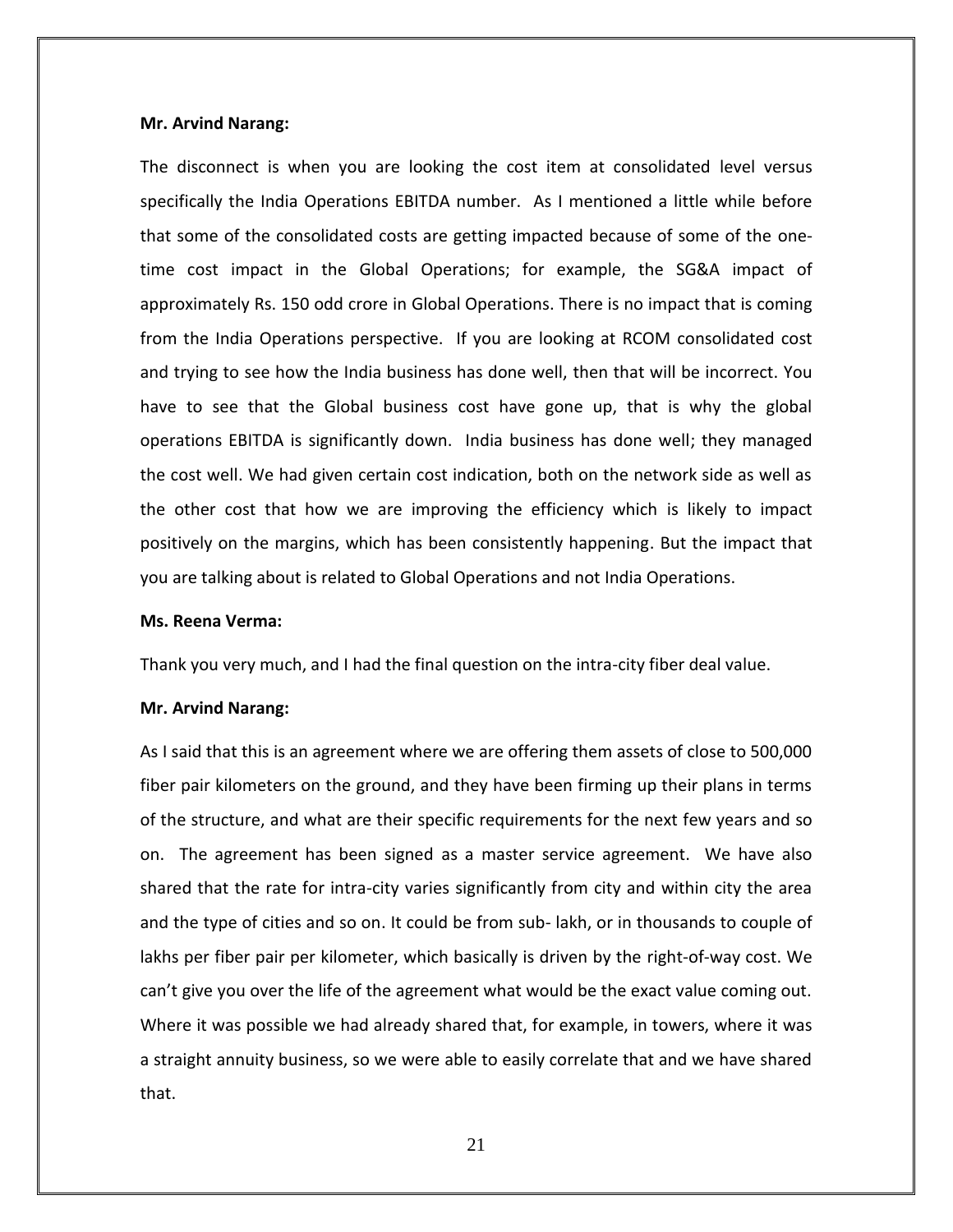### **Ms. Reena Verma:**

Okay, thank you very much and all the best.

### **Operator:**

Thank you mam.

Next question comes from Amruta from Morgan Stanley. You can go ahead.

### **Ms. Amruta:**

Thank you sir. Sir, I just had one question about the tax. This time the number stands at minus Rs. 10 billion because of the DTA that you have recognized. Sir, going forward, what will be your guidance for the next few quarters in FY15?

### **Mr. Arvind Narang:**

We have the exemptions under 80(i)(a) for the next few years, so we will not be able to give you a specific guidance on the tax front. But I think the best way to look at it, at least for the recent past quarters or the year is, you can see what has been the tax payout. Unless the company comes out with specifics and gives the direction, you can consider some of those data points. It is a continuous tax planning exercise, which you will appreciate, we continue to engage in.

### **Ms. Amruta:**

Sure sir. Just one follow up question, if excluding the DTA and deferred tax liability effect, would you able to share what would be the actual tax expense number for the last quarter?

# **Mr. Arvind Narang:**

It would be around Rs. 40 crore.

# **Ms. Amruta:**

Thank you sir, that is helpful.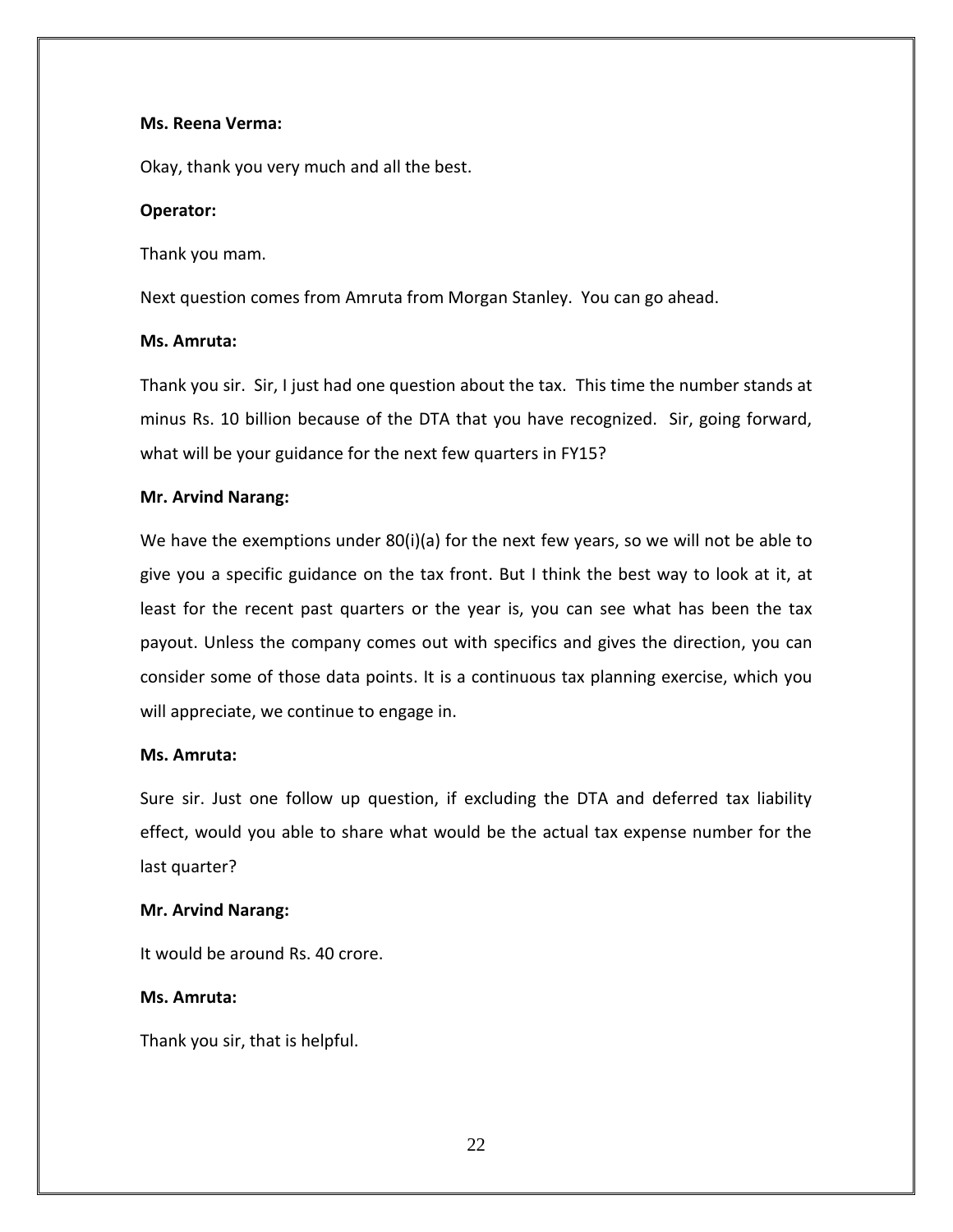### **Operator:**

#### Thank you mam.

Next in line we have Mr. Pankaj Suri from Nomura. You may go ahead.

#### **Mr. Pankaj Suri:**

Hi, Three questions from me. #1, in the February 2014 spectrum auctions, can you remind us if you have taken a staggered payment schedule for this one, and when are you going to start amortizing it? #2, there is negative additions again in this quarter, and presumably there is some thinning of the base has been done, so are we largely over with this kind of thinning or can we expect probably more of these rounds in the upcoming quarters? And #3, I think Arvind indicated what the recurring interest expense is for the quarter if I am correct; can you give us that number again please?

# **Mr. Gurdeep Singh:**

Okay, I will take the first two and then my colleague will take up. On the recently held auction and the acquisition of Mumbai spectrum, we have given the requisite down payment and we will follow the entire payment schedule as given by the DoT. So, we will be taking that opportunity of equal EMIs payable after the moratorium of first 2 years.

Second, on the clean up, we have said in the past, clean up is an ongoing exercise. We have focus on growing profitable and paid minutes on the network. We are seriously looking into line wide, product wide, geography wide of our cost to serve and what it keeps us to have a healthy margin from the operations in the businesses that we do. This exercise we have done now the third or fourth time, and to say that we will not do that in the future may not be right, because we will continue to focus on profitable consumer, profitable segments, profitable geographies and focus is to now going forward look at changing the revenue mix and the customer mix table of the company.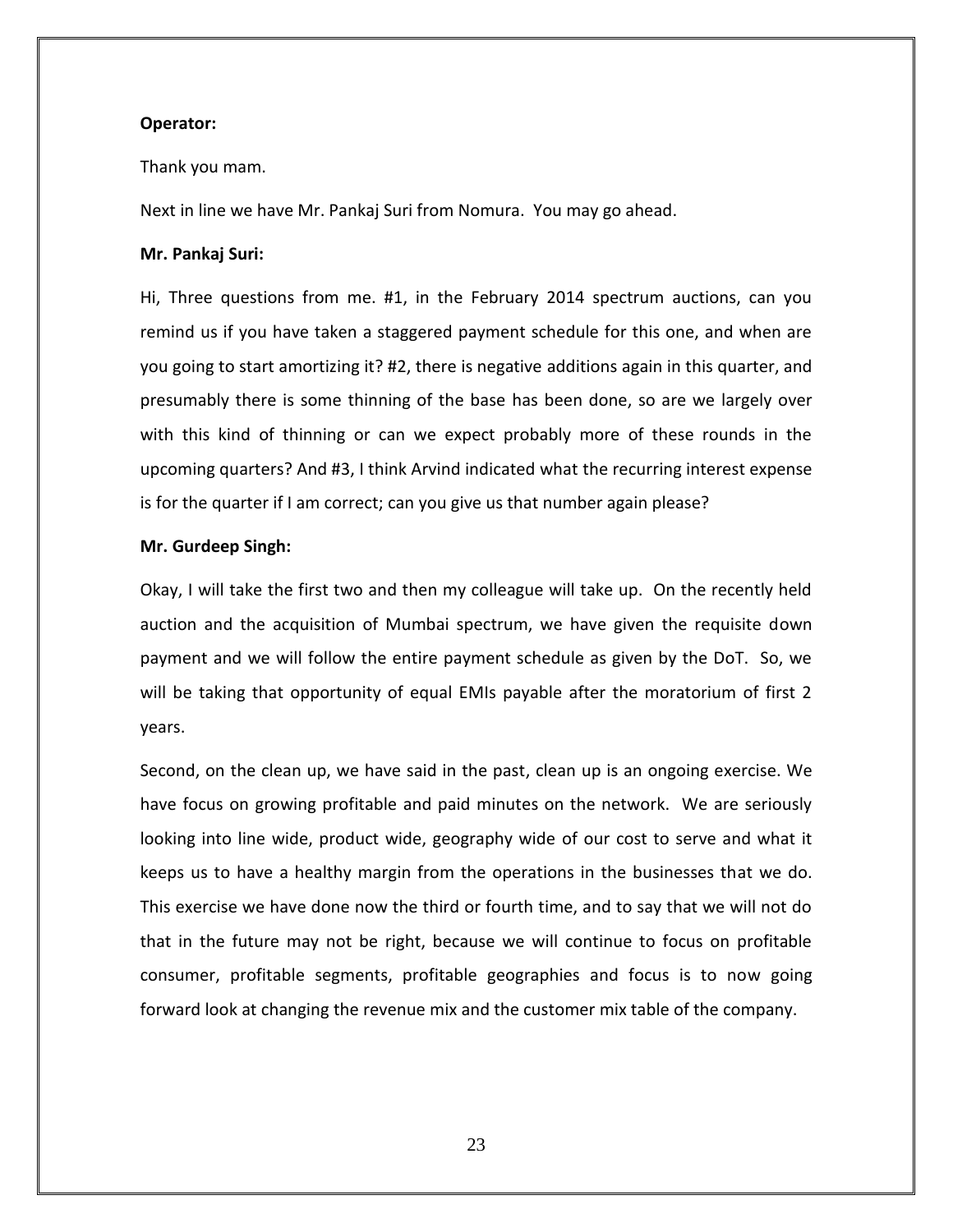# **Mr. Pankaj Suri:**

Can I follow up, how do you actually decide which subscribers are going to get cut in this quarter; I mean what is the basis of it, for example, 6 million negative additions in this quarter?

### **Mr. Gurdeep Singh:**

See, what happens is there is a minimum prescribed guideline from the TRAI which all of us needs to follow, and the operators are free to have guidelines over and above the guidelines given by TRAI, which is more liberal and relaxed. So, we have been following the liberal and relaxed guidelines assuming that multiple of our customers have dual SIM or they need an upgrade to the newer technology. We have been making efforts to bring those customers back through our retention effort and through our outgoing efforts. But now consciously, we have taken a call that we will continue to reduce that gap of keeping the customers in the network versus the TRAI mandated time line, and over a period of time we will probably be into the similar cycle. But as of now we have done that exercise in the March and we do not see any immediate need for the next further action.

#### **Mr. Pankaj Suri:**

Okay, thanks for that.

#### **Mr. Arvind Narang:**

On your question on the finance charges, I had mentioned around Rs. 800 crore a quarter would be the normal run rate.

#### **Mr. Pankaj Suri:**

Okay, thank you so much.

#### **Operator:**

Thank you sir.

Next question comes from Mr. Srinivas Rao from Deutsche Bank.

24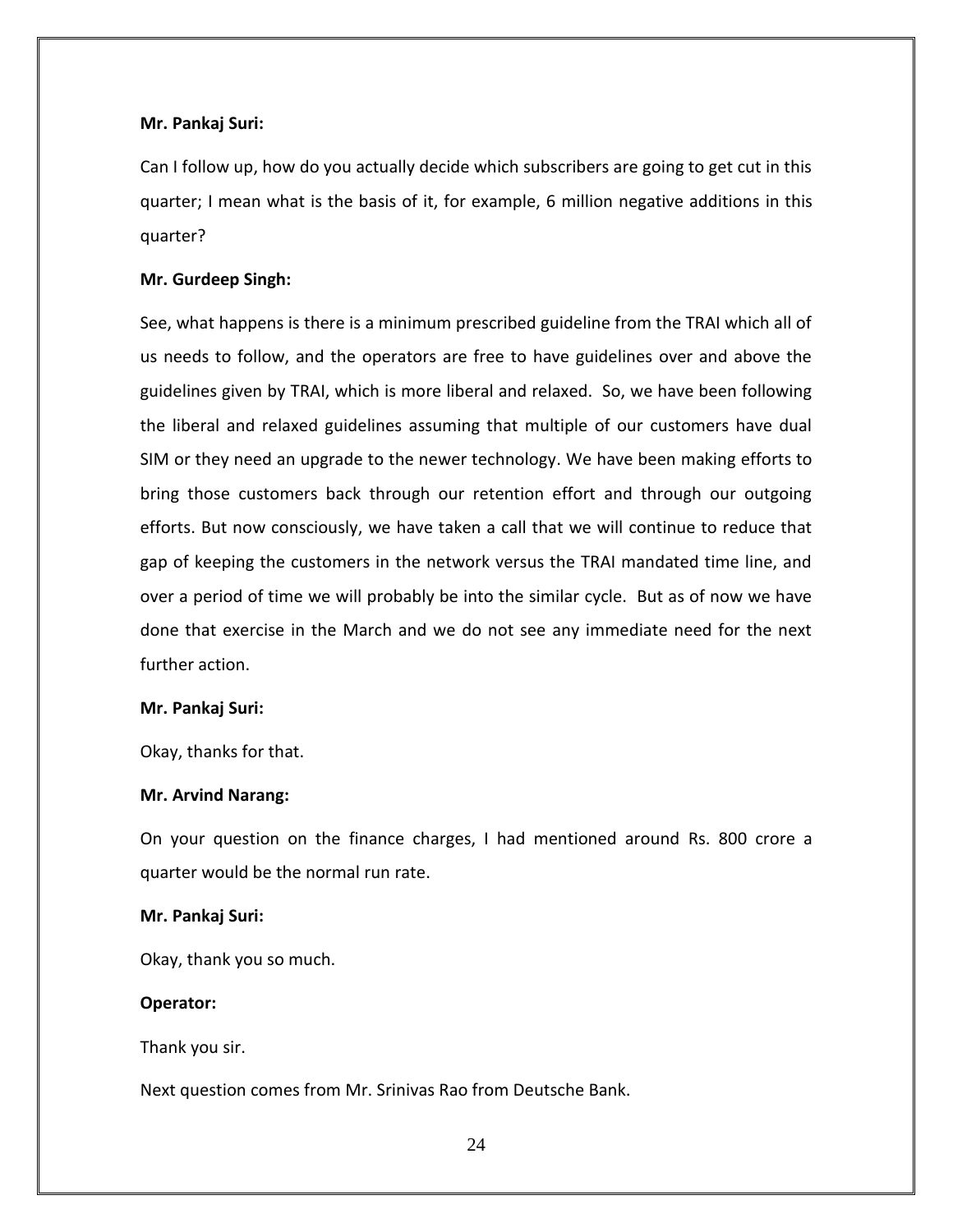#### **Mr. Srinivas Rao:**

Thank you. Sir, I just wanted to get your color on the CDMA business. You mentioned that you would also put some capex to bolster it. Is the CDMA data business revenues growing or are they stable at this stage?

#### **Mr. Gurdeep Singh:**

Let me answer this question in three parts. The first part is what are we doing about network? Yes we are improving the quality of the network aligned more to the data delivery. To that extent we have identified some premium markets where we are upgrading our network to Revision B which gives over a 14.7 MBps on 800 MHz spectrum which is kind of equal to or better than in-wall experience than a normal 3G at a 2100 MHz experience. With more and more CDMA handsets coming with the Rev B in the future, it makes the network augmentation even more important and eminent as we are doing now. So, that is first.

As I mentioned earlier , March was the first month when we had seen the stop bleed situation on the CDMA, we are extremely encouraged with that achievement; however, having said that, CDMA data part of the business has been growing and has always been growing and will continue to grow, because we continue to lead the dongle business. Going forward, as more and more data oriented, Rev B oriented devices are coming on CDMA, we are even more optimistic about the growth of revenue. Our biggest worry has been in the past was the decline of the CDMA voice revenue, and which is what I had mentioned, we have been able to kind of hold it in the month of March, and going forward we are actually very optimistic that we will be able to now reverse the trend and make that part of the revenue grow. So, all in all, we are very, very bullish and buoyant on the CDMA as we go forward.

Does that answer your question?

#### **Mr. Srinivas Rao:**

Yes sir. Sir this is very clear, thank you so much sir.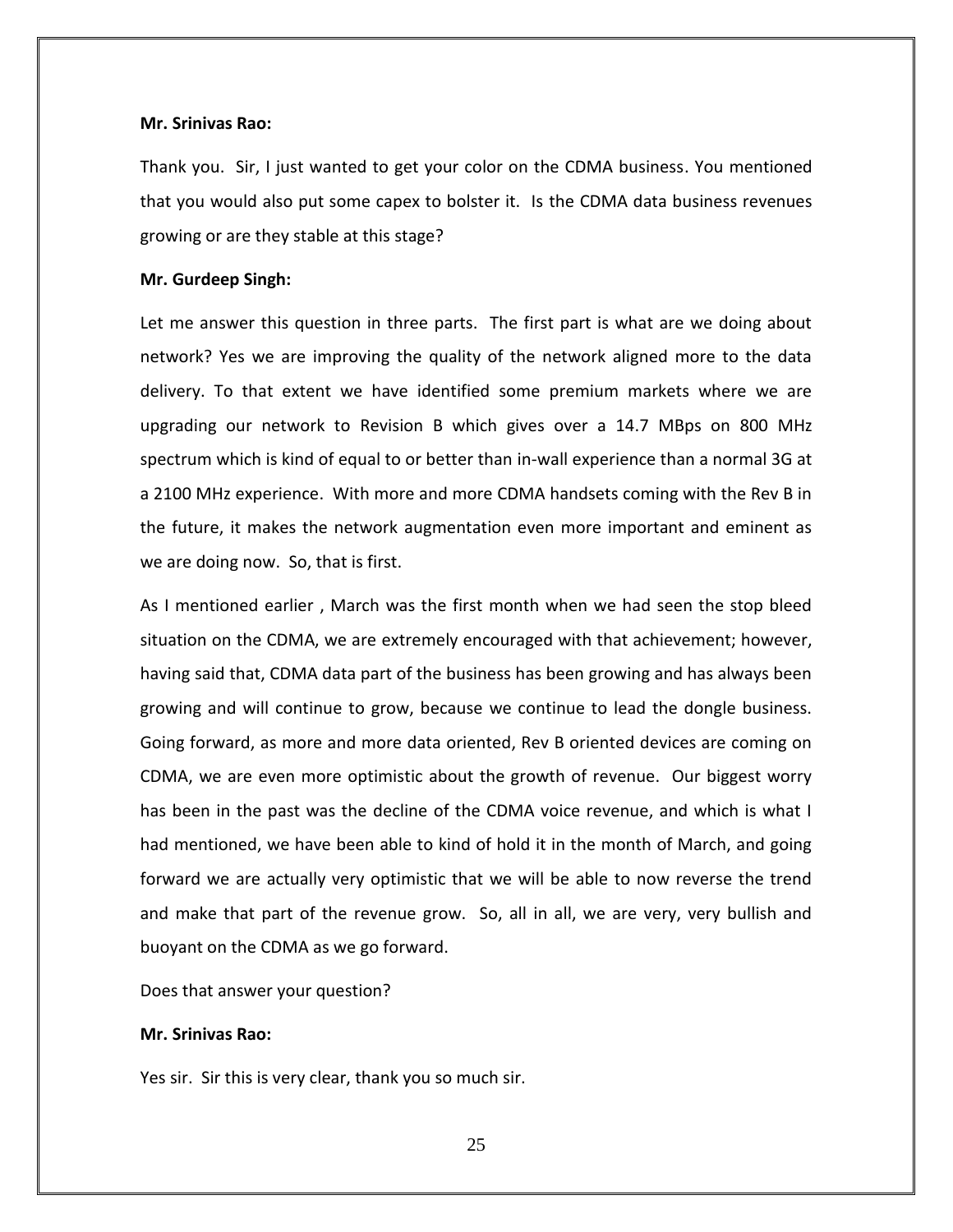# **Operator:**

#### Thank you sir.

Next question comes from Mr. Abhay Moghe from IL&FS. You may go ahead.

#### **Mr. Abhay Moghe:**

Good afternoon gentlemen. I have a few questions; firstly, on tower, if I understand correctly the industry practice is, normally after any tower is decided by the customer, then within 21-30 days it is being handed over and the revenue accrual starts. Is it the same practice that is followed by RCom as well? Or not, then what is generally the gestation period? And following this, out of 30,000 towers, how many would have been already the revenue accrual has started, and is that included in the current quarter's P&L? And rest should we assume that by next quarter June end for the rest of the 30,000 towers the revenue accrual will start? I will mention the rest later on.

### **Mr. Gurdeep Singh:**

Okay, to answer your first question on the towers, yes if the tower is fully ready and capable of taking the next tenancy on an outright basis, it is a matter of joint inspection, and takes anywhere between 21 to 30 days. But on a large scale deal of the nature that we have done with the Reliance Jio, over the 45,000 towers, and with the deployment of newer technology and the way they are looking at the deployment of the network going forward, it takes a little more time than what we have been doing with the other MSA partners who is merely fine on a 2G or a 3G technology. So, as mentioned earlier, we have now delivered over 30,000 towers after the severe joint inspection, and as we go forward in the next 3-4 months we hope to do the balance.

### **Mr. Abhay Moghe:**

Okay. On the intra-city fiber deal, just wanted to have a number like what proportion of your BTS' would be connected by fiber optic backhaul?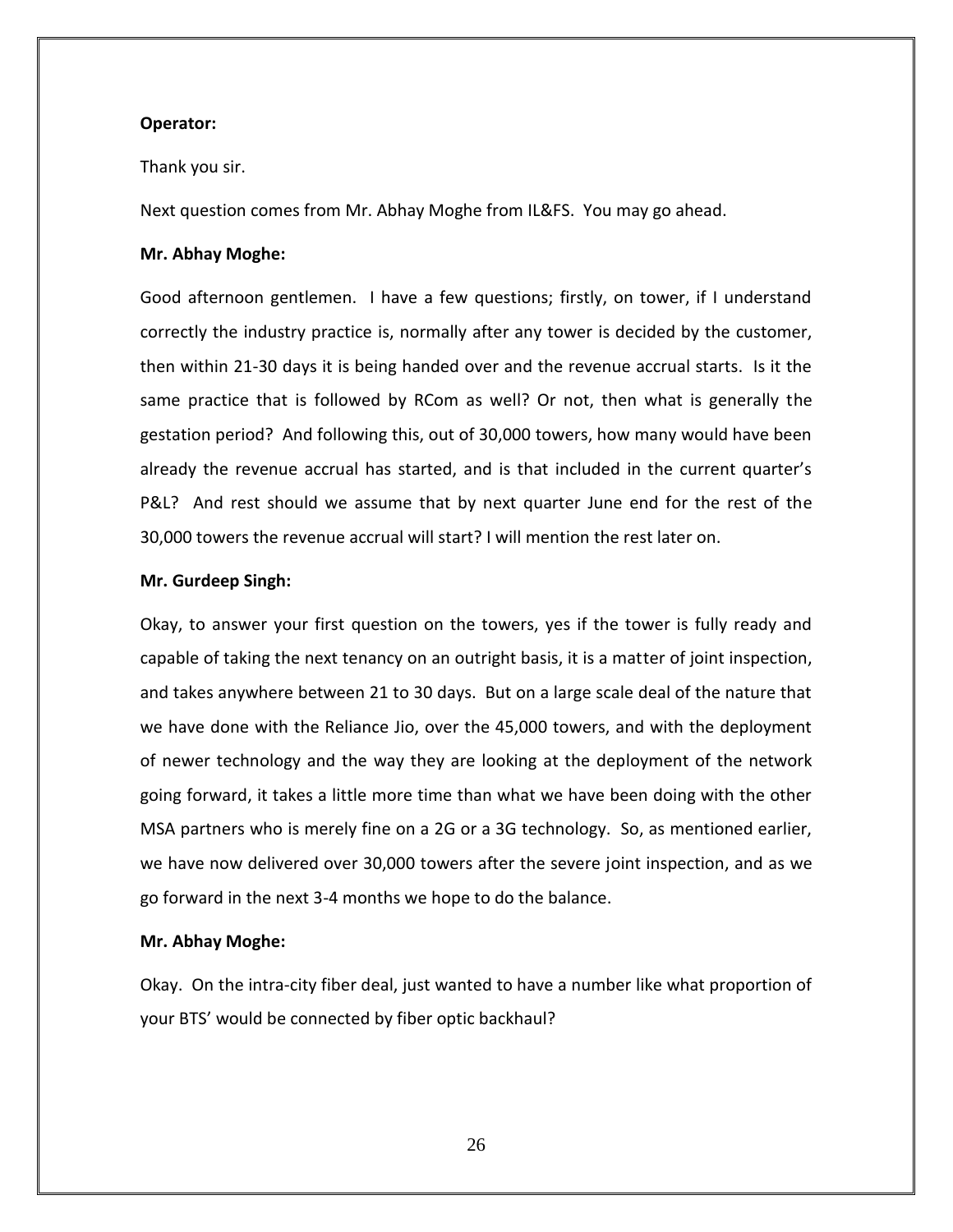Overall, at a national level, we have around mid 20s, but in the main cities where it really matters and where they are looking at in terms of backhaul and so on, this would be close to 40% in terms of where they have the fiberized backhaul connectivity available to them.

# **Mr. Abhay Moghe:**

Great! Thank you. On other things, one is on your paid up capital, my sense is it is this time net-off of 21 million shares. Can you add some color over there, what has like led to this thing in this quarter or year ending and what is the impact like?

# **Mr. Manikantan Iyer:**

I would draw once again your attention to note #6 of the Stock Exchange published results wherein there is a ESOP trust, a employee stock option trust and there is a recent guideline from the Institute of Chartered Accountants of India that if there is a trust wholly held by the company for the employees, that needs to be consolidated. In line with that particular guideline, we have consolidated this particular ESOP trust along with our RCOM balance sheet. That is all, clearly the note #6 explains this; I request you to go through it.

# **Mr. Abhay Moghe:**

Yeah, sir I have gone through that, just a small clarification, like conceptual thing that if suppose RCOM issues dividend, these 21 million shares will also get the dividend, right?

# **Mr. Manikantan Iyer:**

Yes.

# **Mr. Abhay Moghe:**

Okay. That is what I needed to know. Just one or two more, this impairment of assets that has been done, because of which depreciation has increased; is the impairment of assets largely on the CDMA asset side or no?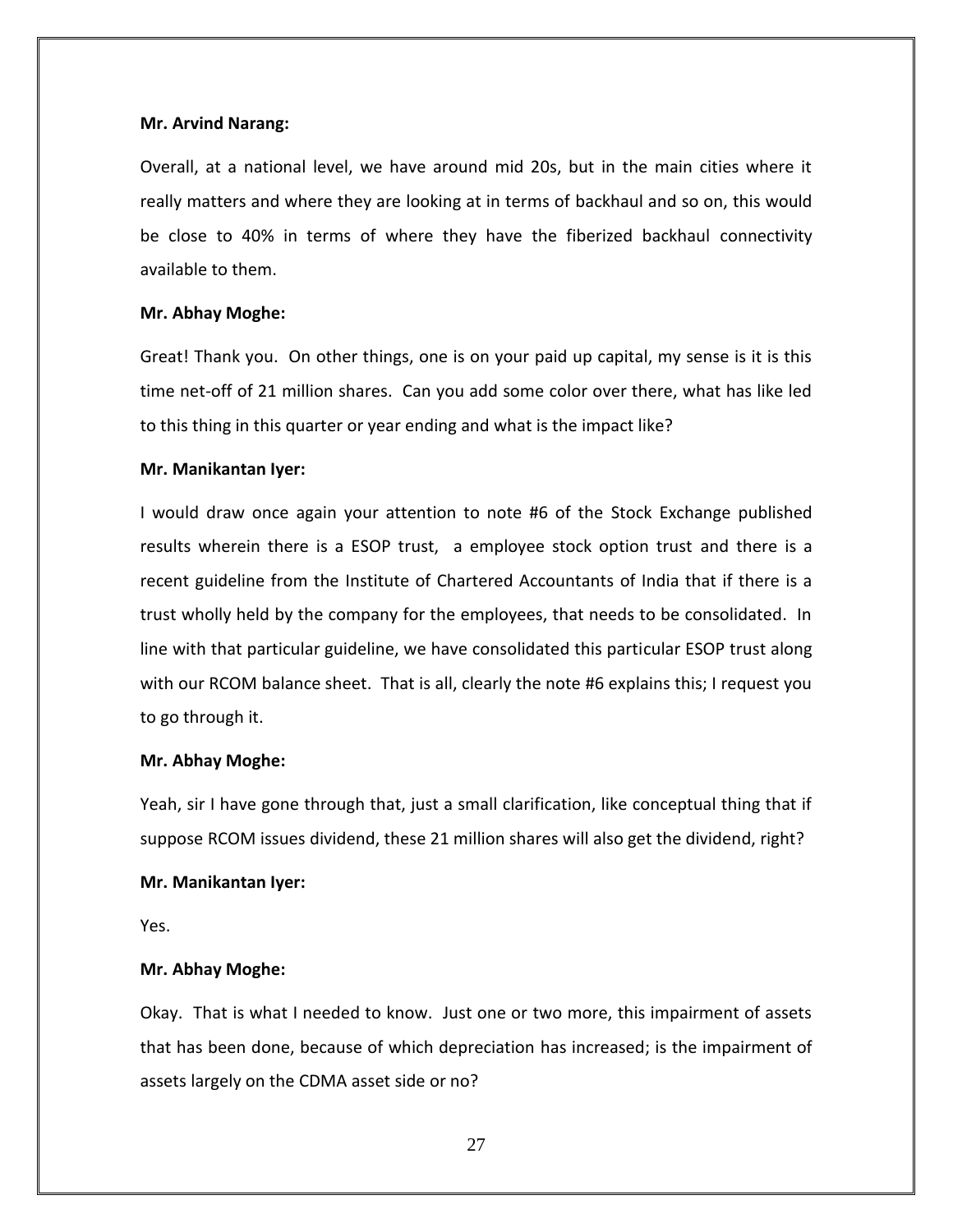Yes, to some extent, but it also includes some of the other old electronics of earlier generation and so on, and some others are technology agnostic, which are not specific to CDMA.

# **Mr. Abhay Moghe:**

Okay. And lastly on the deferred tax asset, I wanted to understand a bit more, like as was mentioned in the note and also on the call that because of some infrastructure sharing contracts where revenue and profitability will be there and it is known for sure, that is why that deferred tax asset is being recorded in this quarter. In lay man terms it is like whatever your accounting books are and whatever your tax books will be, the profit that you are showing on the accounting books as of now because of those contracts, is much more than it will be in the future during the life of that asset, that is why you are paying tax more now and that is why there is a deferred tax asset? Is it a correct way to assume or am I getting it completely wrong or there is something else?

#### **Mr. Manikantan Iyer:**

Better way to understand is that you may have to go through the particular provisions of the act. While the liability is provided as and when it is known to us, asset can be recognized only if there is certainty of the asset being realized. The liabilities in this regard has been provided by the company year on year as and when it arises; however, the revenue has been recognized after conducting virtual certainty tests and some workings. So, in common parlance it is equivalent to asset which has been realized only upon on a prudent basis, whereas liability is booked as and when you come to know.

#### **Mr. Abhay Moghe:**

Okay, so to basically understand this deferred tax asset basically pertains to the future cash flows.

28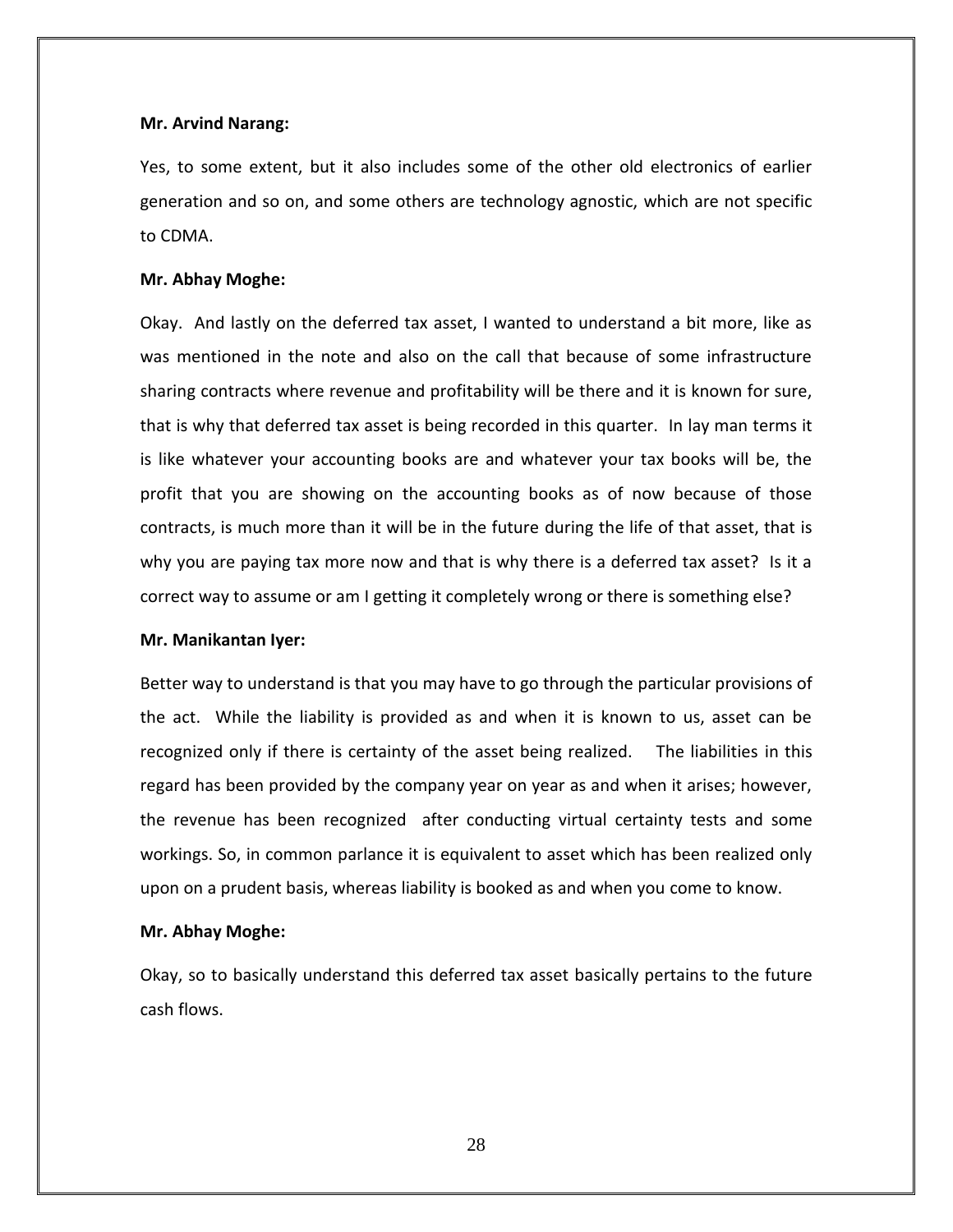There is not going to be any cash outflow on the utilization of deferred tax asset. We have deferred tax liability in subsidiary companies. As already disclosed this deferred tax asset has been created based only on the visibility of the confirmed orders from the customer.

# **Mr. Abhay Moghe:**

Okay. My last question is a bit strategic one. This recent 3G ICR verdict by TDSAT, is it like does it help give a way for also sharing your CDMA spectrum after paying the market price with your other competitors or other telecom service providers? Is the company thinking on that line?

#### **Mr. Gurdeep Singh:**

Well, just to answer you on the 3G ICR, first of all we are evaluating the outcome of the honorable court's judgment. We haven't decided on what our next steps are with that respect. As and when we cross that hump we will look at as in when to liberalize the CDMA the spectrum and what to do with it. At this point in time we are pretty focused on executing what we have on hand.

#### **Mr. Abhay Moghe:**

Okay. That is it from my side. Thank you gentlemen.

#### **Operator:**

Thank you sir.

Next question comes from Mr. Ashish from TATA Securities. You may go ahead.

# **Mr. Ashish:**

Thanks. I just have a couple of couple of housekeeping questions; first of all in the standalone financials under financial cost there is finance income reported of around Rs. 57 crore; just wanted to understand what is that regarding? Secondly, just wanted to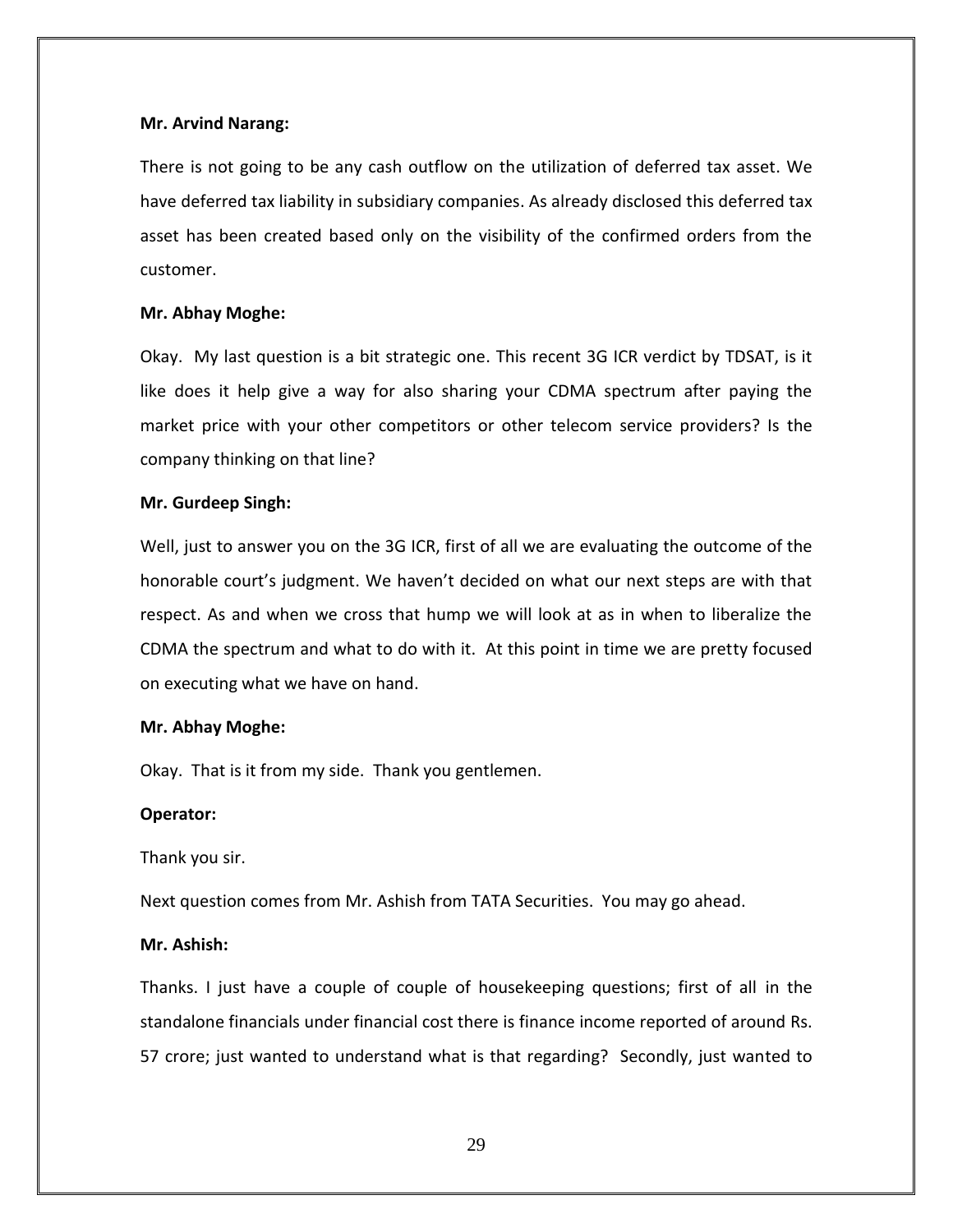understand your consolidated financial there is an Other Income of Rs. 266 crore, what does that pertain to?

#### **Mr. Arvind Narang:**

I will take your second question first. You see the Others which is there in the stock exchange format, this is basically a non-operating income in a way related to some of the devices, dongles, and so on. #2, many times we offer customer solutions including some of the corporate customers where some of the hardware is also part of the overall sales providing the full solution. That is also part of the business and not strictly from an operation point of view the way you are looking at. And any other kind of rental income to the business or to the company, including any other miscellaneous income would be part of that Others category.

### **Mr. Ashish:**

Okay. And what is this regarding financial income.

# **Mr. Manikantan Iyer:**

Yeah, financial charge is mentioned in the standalone. I request you to go through the standalone and would like to draw your attention to point #3 in the notes to account. As per standalone company, RCOM is the holding company of various subsidiaries, and interest has been allocated to various subsidiaries from April  $1<sup>st</sup>$ ; the net of Rs. 759 crore, is debited to all the subsidiaries, so on a consolidated level it does not any impact.

# **Mr. Ashish:**

No, because last quarter and quarter before that you know financial expenses were around Rs. 600 odd crore.

#### **Mr. Manikantan Iyer:**

That is what I am saying, for effective the entire year the impact has been given, that is why it becomes positive, but overall on a consolidated level this does not have any impact. Please review note #3.